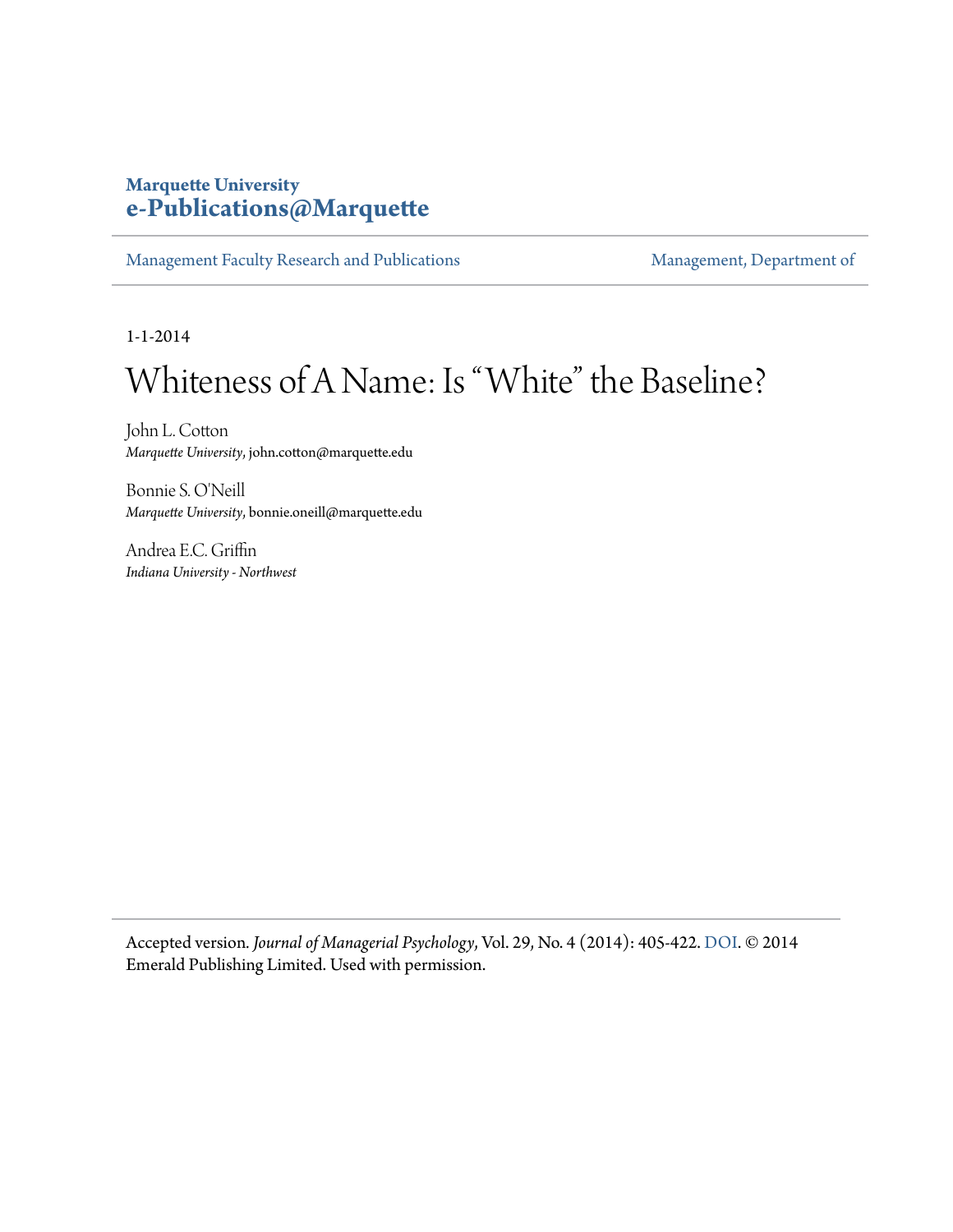## **Marquette University**

# **e-Publications@Marquette**

# *Management Research and Publications/College of Business Administration*

*This paper is NOT THE PUBLISHED VERSION;* **but the author's final, peer-reviewed manuscript.**  The published version may be accessed by following the link in the citation below.

*Journal of Managerial Psychology, Vol.* 29, No. 4 (2014): 405-422. **DOI**. This article is © [Emerald] and permission has been granted for this version to appear in [e-](http://epublications.marquette.edu/)[Publications@Marquette.](http://epublications.marquette.edu/) [Emerald] does not grant permission for this article to be further copied/distributed or hosted elsewhere without the express permission from [Emerald].

# Whiteness of a name: is "white" the baseline?

| John L. Cotton                                                           |
|--------------------------------------------------------------------------|
| Department of Management, Marquette University, Milwaukee, WI            |
| Bonnie S. O'Neill                                                        |
| Department of Management, Marquette University, Milwaukee, WI            |
| Andrea E.C. Griffin                                                      |
| School of Business and Economics, Indiana University Northwest, Gary, IN |

# **Contents**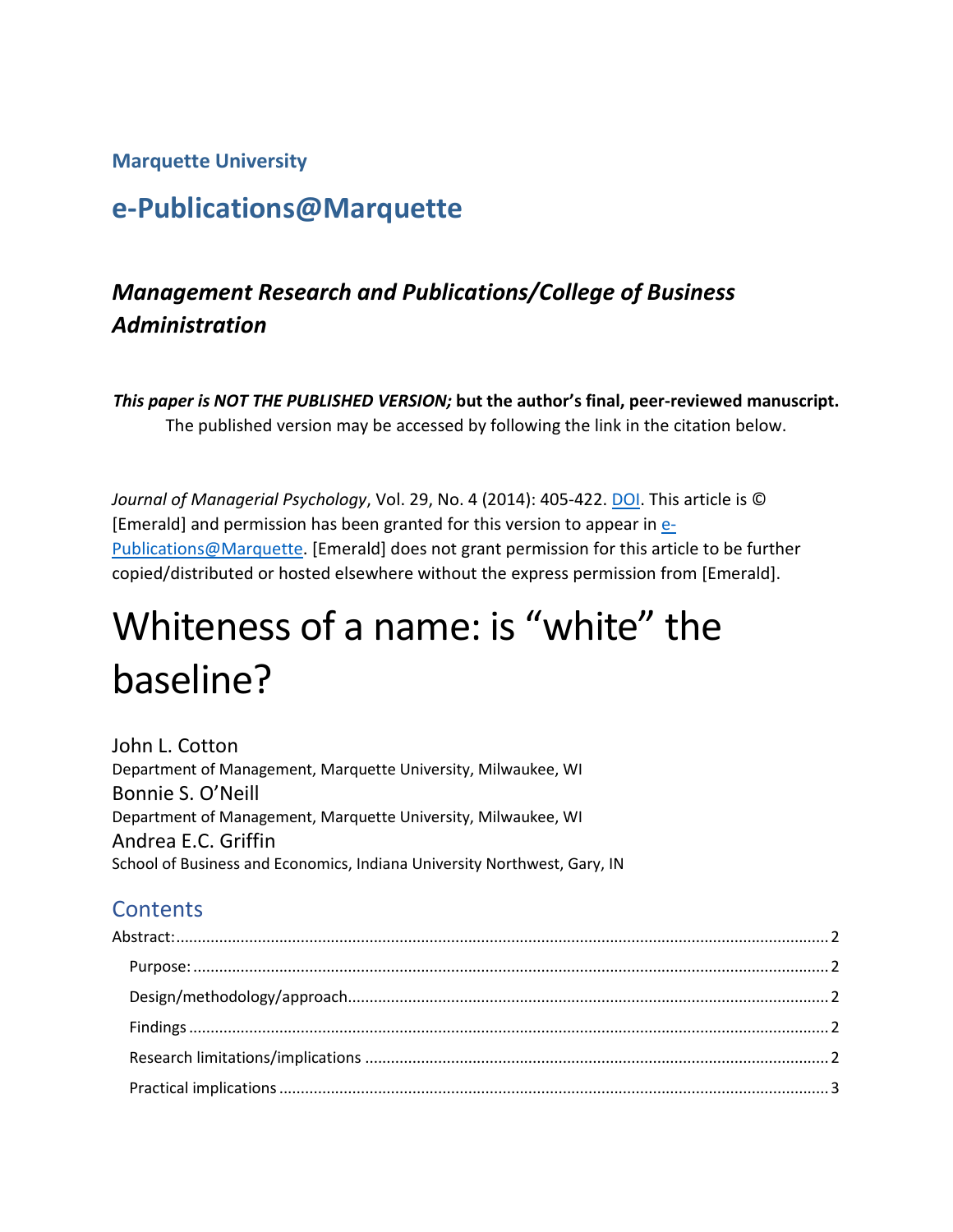# <span id="page-2-0"></span>Abstract:

## <span id="page-2-1"></span>Purpose:

– The purpose of this paper is to examine the hypothesis that Whiteness is used as a normative standard when comparing a variety of first names.

## <span id="page-2-2"></span>Design/methodology/approach

– Respondents (full- and part-time business students) evaluated names that sounded common, African-American, Russian, and unusual.

## <span id="page-2-3"></span>Findings

– Results from two studies suggest that "common" or "neutral" names are perceived to be white, and to be more American than African-American, Russian or unusual-sounding names. Results also demonstrate that the common names have more positive attributes, including socio-economic class.

## <span id="page-2-4"></span>Research limitations/implications

– The study found that the basic comparison of American respondents will be to a white person. Second, the authors applied Critical Race Theory (CRT) to the research on names. Finally, the authors demonstrate that unless they are totally anonymous, virtual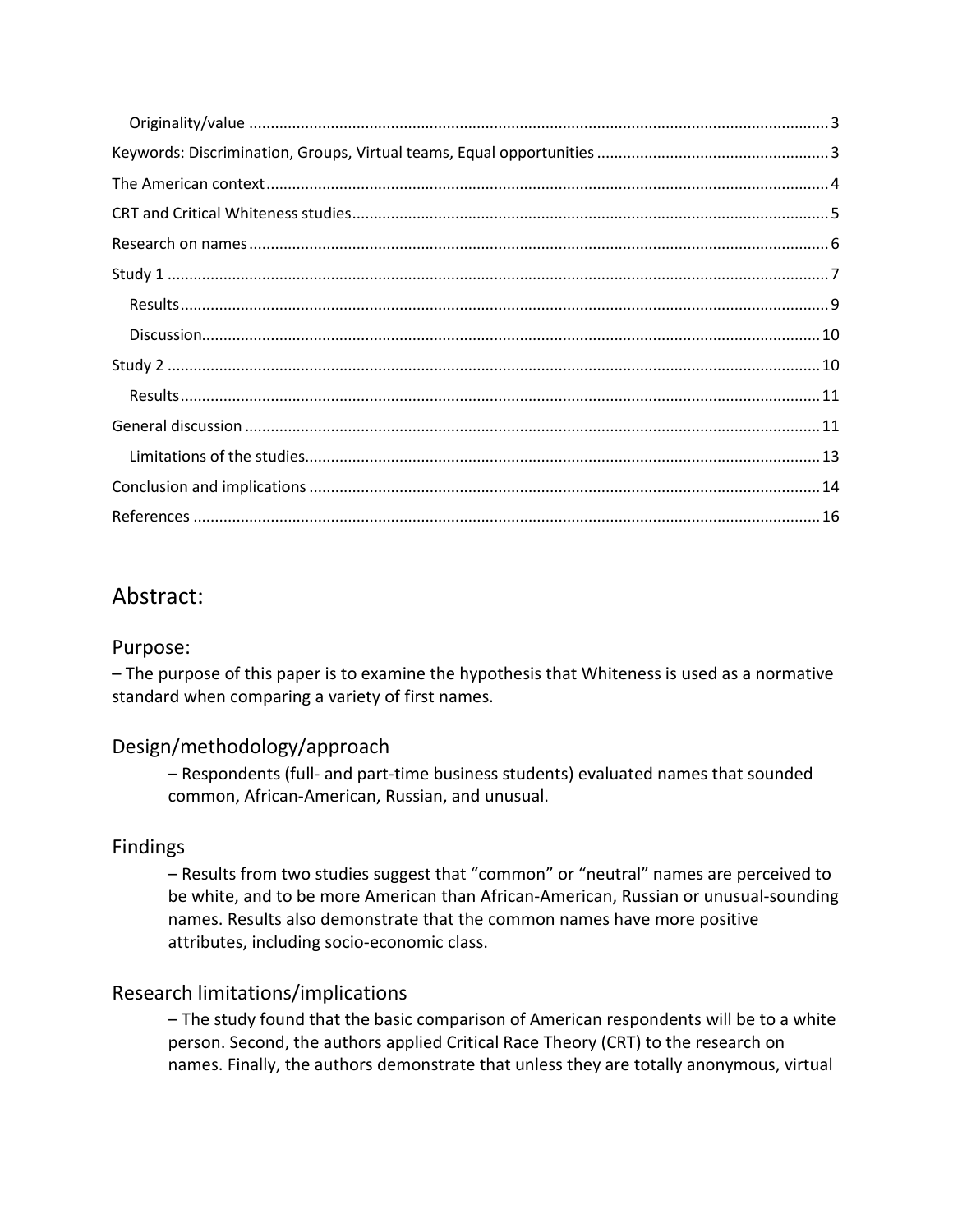teams will still have the type of social categorization and stereotyping of team members found in ordinary teams.

## <span id="page-3-0"></span>Practical implications

– Organizations and managers need to recognize that a "colorblind" approach simply reinforces the expectation that any differences in American organizations will be compared against the Whiteness standard. This can be a problem in any organizational setting, especially given the proliferation of virtual teams. This may be addressed with attempts to increase common in-group identity and strategies for identifying bias.

## <span id="page-3-1"></span>Originality/value

– In this research the authors integrate concepts and theory from Virtual Teams, CRT and the Psychology of Names, providing both theoretical and practical implications.

<span id="page-3-2"></span>Keywords: [Discrimination,](https://www.emeraldinsight.com/keyword/Discrimination) [Groups,](https://www.emeraldinsight.com/keyword/Groups) [Virtual teams,](https://www.emeraldinsight.com/keyword/Virtual+Teams) [Equal opportunities](https://www.emeraldinsight.com/keyword/Equal+Opportunities)

Article: With business becoming increasingly global and diversity initiatives linking to strategic objectives for increased organizational performance [\(Choi and Rainey, 2010\)](https://www.emeraldinsight.com/doi/full/10.1108/JMP-03-2012-0086), technology has allowed virtual teams to become commonplace in organizations [\(Siebdrat et al., 2009\)](https://www.emeraldinsight.com/doi/full/10.1108/JMP-03-2012-0086). Virtual teams are defined as "groups of geographically and/or organizationally dispersed coworkers that are assembled using a combination of telecommunications and information technologies to accomplish an organizational task" [\(Townsend et al., 1998, p. 18\)](https://www.emeraldinsight.com/doi/full/10.1108/JMP-03-2012-0086). One advantage attributed to virtual teams is the emphasis on team contributions rather than the individual. Writers have argued that "people will be judged by the value of their ideas rather than by gender, race, religion, national origin, class or age" [\(Rad and Levin, 2003, p.](https://www.emeraldinsight.com/doi/full/10.1108/JMP-03-2012-0086)  [49\)](https://www.emeraldinsight.com/doi/full/10.1108/JMP-03-2012-0086). However, is this actually the case? Can we expect employees to ignore the demographic labels and stereotypes that have historically had an impact in face-to-face interactions? We examine how people use one type of information, given names, to perceive others they do not know. In doing so, we also test a basic assumption of Critical Race Theory (CRT).

Virtual teams are seen as providing reduced costs, increased productivity and greater opportunities to enhance customer service [\(Horwitz](https://www.emeraldinsight.com/doi/full/10.1108/JMP-03-2012-0086) *et al.*, 2006). In addition to these advantages is the potential for anonymity of the team members. If team members communicate exclusively via e-mail, intranets, discussion boards, social media or other venues that primarily utilize written communication, team members are likely to have limited information about each other. Team members may know the gender of a member, and perhaps a location, but other demographic information will be unspecified. Some authors have argued that this lack of information results in positive outcomes, including making individuals more likely to contribute to discussions and decisions [\(Rad and Levin, 2003\)](https://www.emeraldinsight.com/doi/full/10.1108/JMP-03-2012-0086), making team discussions more about content and less about who said what [\(Willmore, 2003, p. 53\)](https://www.emeraldinsight.com/doi/full/10.1108/JMP-03-2012-0086), reducing biases in performance ratings [\(Kirkman](https://www.emeraldinsight.com/doi/full/10.1108/JMP-03-2012-0086) *et al.*, 2002), reducing stereotyping, personality, power or political conflicts [\(Berry, 2011\)](https://www.emeraldinsight.com/doi/full/10.1108/JMP-03-2012-0086), and making ideas and feedback more honest [\(Johnson](https://www.emeraldinsight.com/doi/full/10.1108/JMP-03-2012-0086) et al., [2002\)](https://www.emeraldinsight.com/doi/full/10.1108/JMP-03-2012-0086).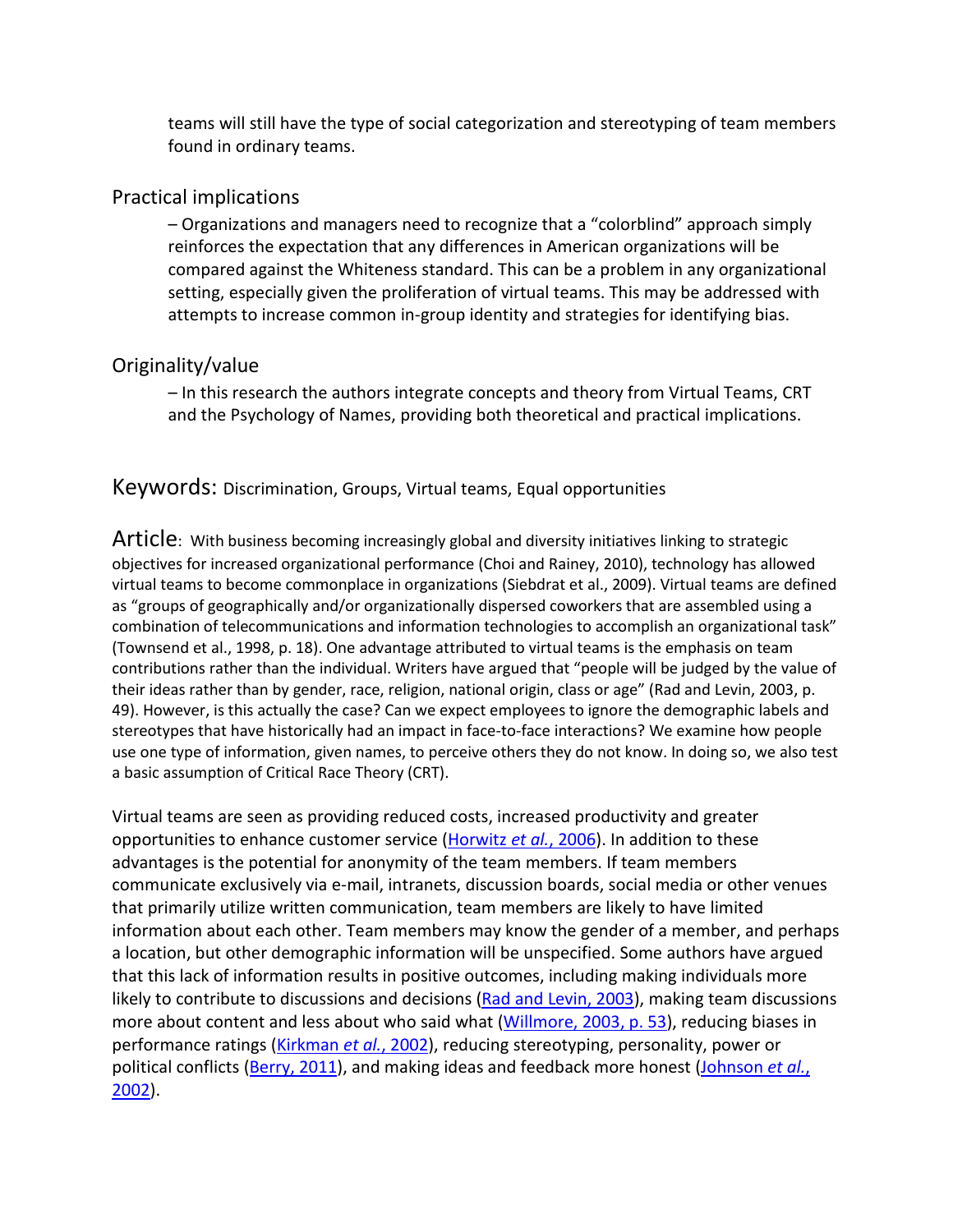With access to technology seemingly ubiquitous, [Nowak \(2003\)](https://www.emeraldinsight.com/doi/full/10.1108/JMP-03-2012-0086) suggests that a type of "utopia" exists in computer-mediated interactions which causes individuals to place less importance on the status or physical characteristics of the source. This is presumed to result in fewer social judgments and stereotypical perceptions of individuals. However, categorizing individuals into in-groups and out-groups remains a common socio-cognitive process [\(Pearson](https://www.emeraldinsight.com/doi/full/10.1108/JMP-03-2012-0086) *et al.*, 2009). Realistically, then, unless a nickname, abbreviation, acronym or nonsensical name is used, virtual team members are likely to work with individuals whose on-line names are the same as – or relatively similar to – their given names. Given that one's name becomes an identifier or social cue for others, we wondered whether individuals may become labeled or stereotyped when their name is known. Although one's surname can provide clues as to ethnicity, do similar attributions and judgments come from knowing only an individual's given name (i.e. first name)?

Categorizing individuals based on their given name may also apply to other managerial duties, such as hiring, training, promotions, and so on. As such, a given name can indicate diversity. Although diversity can improve organizational outcomes, it also complicates organizational processes. A major dimension of diversity in America is race. Many in the USA want a colorblind society, and some believe society is moving in that direction; however, recent research challenges this belief [\(Pearson](https://www.emeraldinsight.com/doi/full/10.1108/JMP-03-2012-0086) *et al.*, 2009).

## <span id="page-4-0"></span>The American context

Although the issue of race arises around the world, it is especially problematic in American society. The discussion of race in the USA typically focusses on one of two ideologies, either colorblindness or multicultural diversity. Colorblindness theory argues that racial categories do not matter and should not be considered [\(Richeson and Nussbaum, 2004\)](https://www.emeraldinsight.com/doi/full/10.1108/JMP-03-2012-0086). Multiculturalism focusses on recognizing and appreciating different identities rather than blending them into a single "American" category, which emphasizes white American cultural traditions [\(Morrison](https://www.emeraldinsight.com/doi/full/10.1108/JMP-03-2012-0086) *et al.*[, 2010\)](https://www.emeraldinsight.com/doi/full/10.1108/JMP-03-2012-0086). CRT disputes the colorblind perspective and argues that instead of being colorblind, comparisons are made against a baseline of "Whiteness." Additionally, in the USA, this "Whiteness" is equated with being more American [\(Frankenburg, 1997; Roediger, 1999\)](https://www.emeraldinsight.com/doi/full/10.1108/JMP-03-2012-0086). Anonymity (as touted in virtual team's literature) may provide the type of color-free interaction that many desire. However, is this possible or even realistic? CRT argues that it may not be.

In this paper, we explore how even minimal information (e.g. first names) leads to assumptions about people. We conducted two studies that explore a host of first names across different samples to investigate the perceptions individuals have about these names without the influence of visual, verbal or any other attributional cues (e.g. gender, status). We begin with a brief review of research that establishes a foundation for the embeddedness of race in everyday perceptions. We use CRT to develop arguments that individuals tend to hold perceptions of "Whiteness" based on given names. Results are presented that indicate that specific attributes are given to names perceived to be common, ethnic or unusual. These attributes include perceptions of whether a person is American, levels of education and expected salary, and whether the name is more or less familiar (i.e. white). We then consider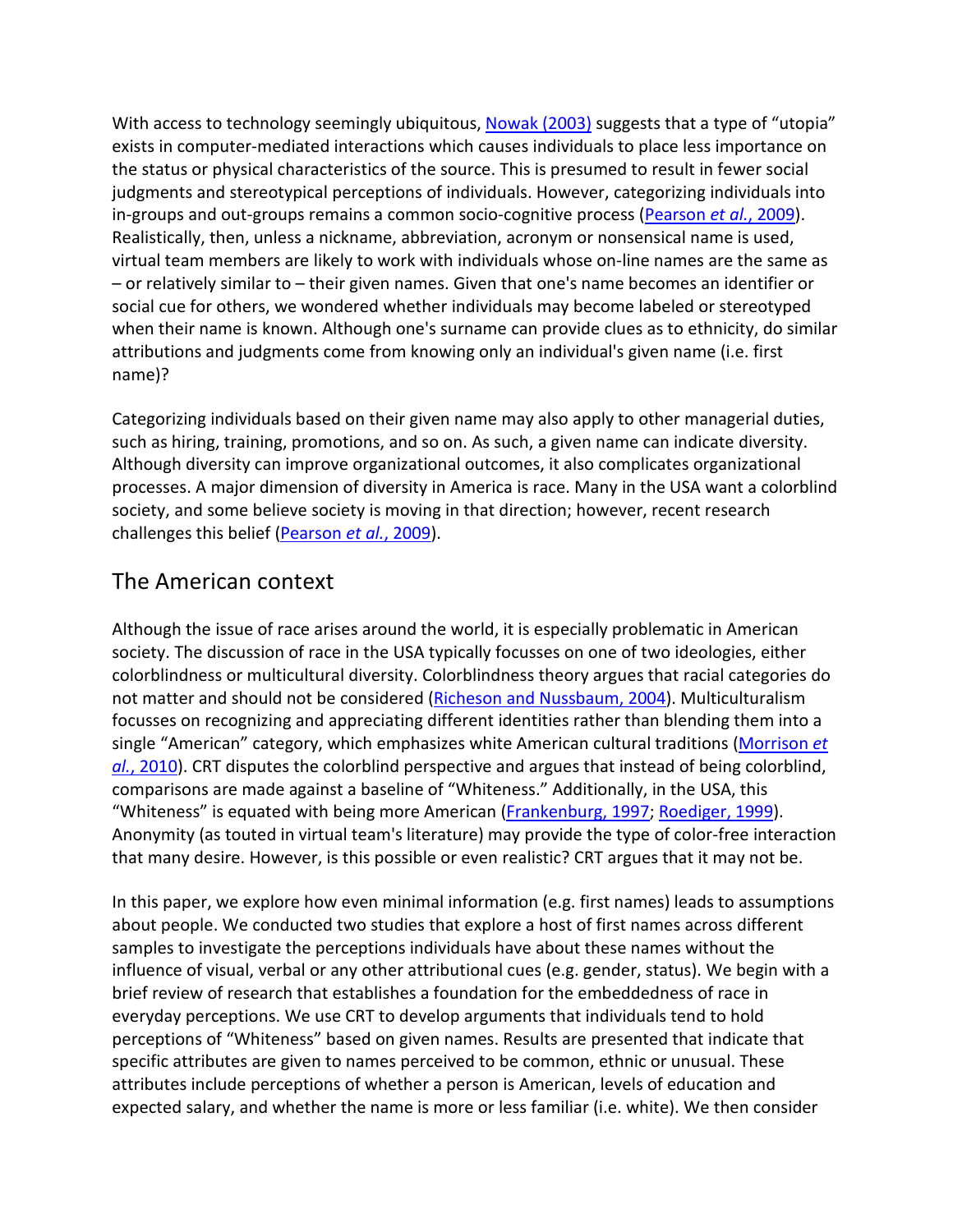the implications of these perceptions relative to management issues, and discuss study limitations and directions for future research.

# <span id="page-5-0"></span>CRT and Critical Whiteness studies

Believing that the gains of the Civil Rights era had stalled, a group of legal scholars in the 1960s initiated a new approach to understanding race, labeled CRT (Delgado, 2003; Delgado and [Stefancic, 2001\)](https://www.emeraldinsight.com/doi/full/10.1108/JMP-03-2012-0086). These writers took a radical perspective, arguing that many mainstream beliefs about race are, at best, incomplete. As a cross-disciplinary approach to studying race and racism within both historical and contemporary cultural contexts, CRT challenges the ways that race influences social structures, practices and discourse [\(Yosso, 2005\)](https://www.emeraldinsight.com/doi/full/10.1108/JMP-03-2012-0086). CRT has many themes. Among them are first, that "blindness" to race will not eliminate racism. Second, racism is not just an issue within individuals, but also within systems. From this perspective, race and racism are endemic, and inextricably interwoven into the fabric of American society. Finally, it claims that racism cannot be fought without paying attention to sexism, homophobia, and other forms of injustice [\(Carbado and Gulati, 2003\)](https://www.emeraldinsight.com/doi/full/10.1108/JMP-03-2012-0086). CRT is committed to social justice and the eradication of racism by promoting the experiences of women and people of color. It has been used to interpret American foreign policy [\(Gordon, 2000\)](https://www.emeraldinsight.com/doi/full/10.1108/JMP-03-2012-0086), and is a theoretical underpinning in marketing communication [\(Borgerson and Schroeder, 2002\)](https://www.emeraldinsight.com/doi/full/10.1108/JMP-03-2012-0086), marital and family therapy [\(McDowell and Jeris, 2004\)](https://www.emeraldinsight.com/doi/full/10.1108/JMP-03-2012-0086), postmodern philosophy [\(Cook, 1991/1992\)](https://www.emeraldinsight.com/doi/full/10.1108/JMP-03-2012-0086), and other areas of interest.

Understanding the role of race in the workplace requires the recognition of "Whiteness" and understanding how it functions as an invisible normative standard by which others are compared. According to Critical Whiteness studies, when comparing people of color in US organizations, the baseline for comparison is not neutral, but "white." For example, it is noted that "[i]f a person of color is admitted into the organization, they are expected to conform to the general practice of Whiteness to be viewed as a professional, whereas the white-collar worker is never asked to perform anything other than simply being White (i.e. culturally speaking)" (Lair *et al.*[, 2005, p. 332\)](https://www.emeraldinsight.com/doi/full/10.1108/JMP-03-2012-0086). Further, "[w]hen whiteness is accepted as an invisible norm, differences are ignored; and white people, their assumptions, and ways are empowered" [\(Grimes, 2002, p. 382\)](https://www.emeraldinsight.com/doi/full/10.1108/JMP-03-2012-0086).

For the most part, scholars have studied organizations as if race was neutral. As [Nkomo \(1992\)](https://www.emeraldinsight.com/doi/full/10.1108/JMP-03-2012-0086) has pointed out, "The defining group for specifying the science of organizations has been white males […] We have amassed a great deal of knowledge about the experience of only one group, yet we generalize our theories and concepts to all people" (p. 489). A similar point has been made that "immigrant employees deserve the attention of organizational scholars, but to date have been an under-studied group" [\(Dietz, 2010, p. 140\)](https://www.emeraldinsight.com/doi/full/10.1108/JMP-03-2012-0086). In addition, "research results regarding international careers are frequently exported from North American and west European countries, generalized based on mainstream western assumption and supposed to work worldwide" (Al Ariss *et al.*[, 2012, p. 94\)](https://www.emeraldinsight.com/doi/full/10.1108/JMP-03-2012-0086).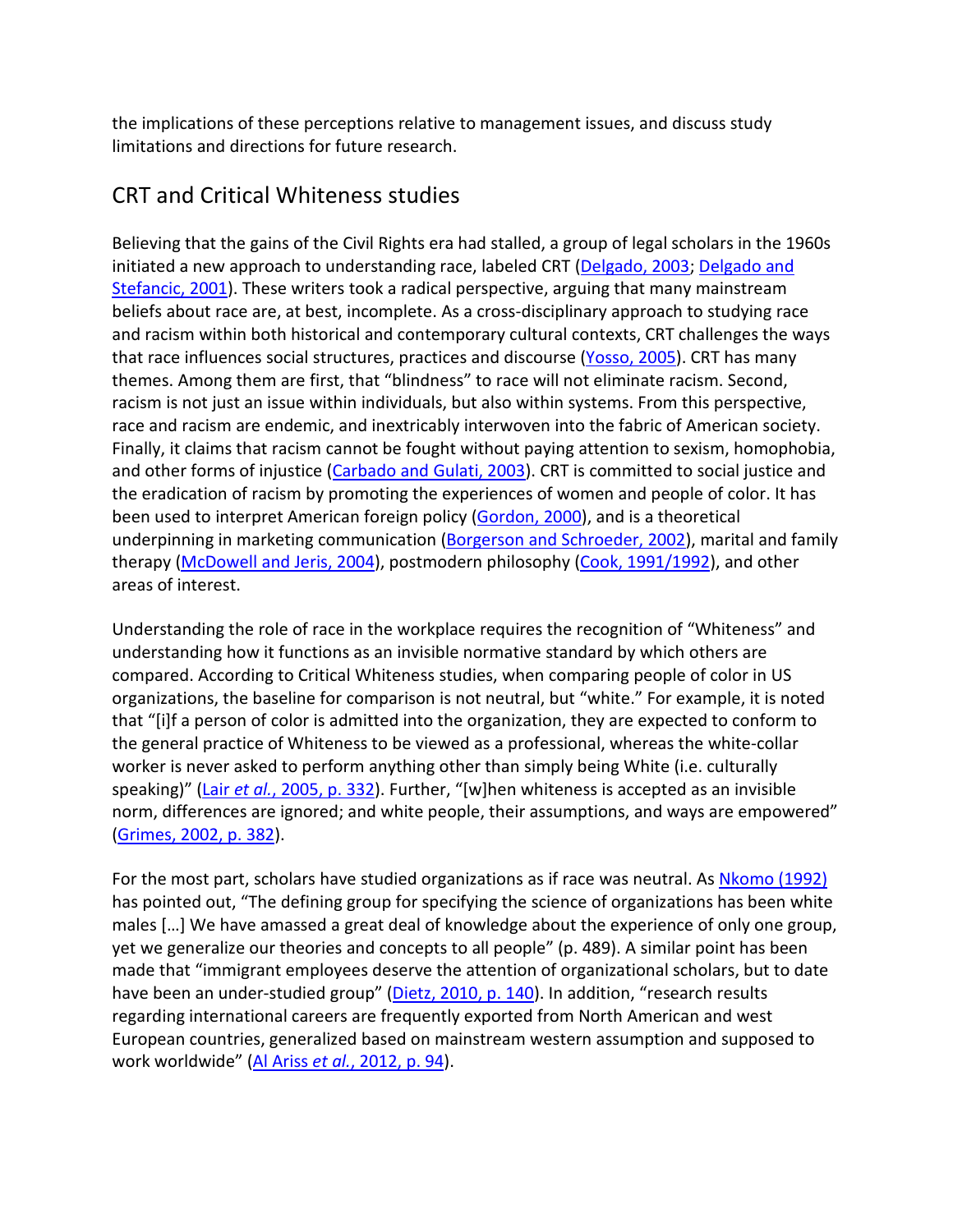Another central tenet of Critical Whiteness studies is that being white is equated with being American. Not only is Whiteness an unexamined and invisible ethnic/racial standard, it is also a marker for positive national identity [\(Baldwin, 1998\)](https://www.emeraldinsight.com/doi/full/10.1108/JMP-03-2012-0086) and national ownership [\(Frankenburg,](https://www.emeraldinsight.com/doi/full/10.1108/JMP-03-2012-0086)  [1997\)](https://www.emeraldinsight.com/doi/full/10.1108/JMP-03-2012-0086). Baldwin argues that none of the groups now considered white were white before they came to America. He argues that early immigrants became white by devaluing people of African descent. This distinction is still considered the standard for assuming a white identity in America [\(Warren and Twine, 1997\)](https://www.emeraldinsight.com/doi/full/10.1108/JMP-03-2012-0086). Whiteness often influences individuals' perceptions of their own and others' "Americanness." For example, [Devos and Banaji \(2005\)](https://www.emeraldinsight.com/doi/full/10.1108/JMP-03-2012-0086) conducted several empirical studies investigating how various ethnic groups perceive the category, "American." They found that African-Americans and Asian-Americans were not seen as "American" as white Americans (except by African-American participants). Overall, respondents tended to perceive American as being synonymous with being white. Maybe this is why, as Bell *et al.* [\(2010\)](https://www.emeraldinsight.com/doi/full/10.1108/JMP-03-2012-0086) have noted, immigrants are virtually invisible in the diversity literature. As [Al Ariss and Syed \(2010\)](https://www.emeraldinsight.com/doi/full/10.1108/JMP-03-2012-0086) point out, "Addressing inequalities requires questioning the power through which ideas, actions and structures in society become accepted as self-evident. It entails inquiring about accepted social functioning to better understand power relations in society" (p. 290).

Research on social cognition suggests that people create categories in which to place people and make sense of them [\(Macrae and Bodenhausen, 2000\)](https://www.emeraldinsight.com/doi/full/10.1108/JMP-03-2012-0086). One obvious category that people use is race. Because many virtual teams are ambiguous in terms of identifying the race of team members, it may be thought that race is not considered. However, people use whatever cues are available to activate social categories. We argue that one potential cue that is likely to be available in a virtual team, despite substantial anonymity across other factors, is one's first name. How might a first name stimulate social cognition? The next section examines extant research on names and perceptions based on names.

## <span id="page-6-0"></span>Research on names

Critical Whiteness studies suggest that what might be regarded as common, neutral, or typical names might actually be "white" names. If Critical Whiteness studies assumptions are correct, the notion of "typical" names parallels the construction of Whiteness as "normal." Therefore, this ambiguous categorical cue could indicate the social category of white. The effects of names are potentially amplified when we recognize that common names might also be seen as more American, and therefore be regarded more positively in hiring, forming teams, and other organizational activities.

Names have been studied in both social psychology [\(Mehrabian, 1990, 2001\)](https://www.emeraldinsight.com/doi/full/10.1108/JMP-03-2012-0086) and labor economics [\(Bertrand and Mullainathan, 2003\)](https://www.emeraldinsight.com/doi/full/10.1108/JMP-03-2012-0086). Studies have found that unique names (unusual names or unusual spellings) imply less attractive characteristics than common names [\(Mehrabian, 2001\)](https://www.emeraldinsight.com/doi/full/10.1108/JMP-03-2012-0086) and are seen as less desirable [\(Mehrabian, 1992\)](https://www.emeraldinsight.com/doi/full/10.1108/JMP-03-2012-0086). However, these studies have not examined racial/ethnic perceptions about names. Labor economists have studied how names are chosen in different ethnic groups, and how they influence employment decisions. For example, [Fryer and Levitt \(2004\)](https://www.emeraldinsight.com/doi/full/10.1108/JMP-03-2012-0086) describe how the names chosen by African-American parents have changed over time, with these parents increasingly choosing African-sounding names. [Bertrand and Mullainathan \(2003\)](https://www.emeraldinsight.com/doi/full/10.1108/JMP-03-2012-0086) examined how names influence callbacks for job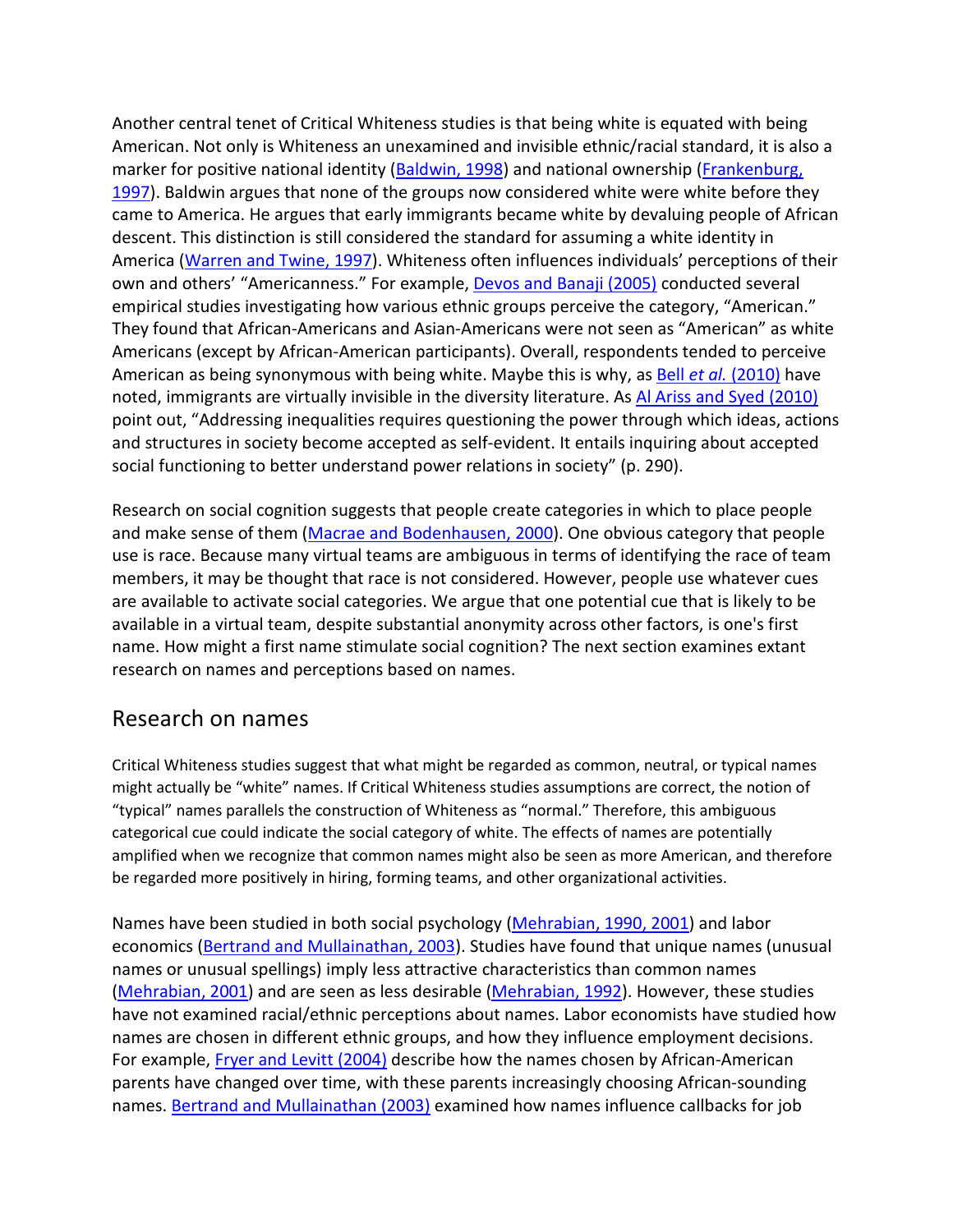interviews, finding that résumés with African-sounding names received fewer callbacks than white names.

In this paper we conduct two studies that examine how people respond to so-called typical or common names, to racial/ethnic names, and unusual names. The first study compares how racial/ethnic and unique names are viewed in comparison with ordinary, common names:

*H1*. We predict that common names will be perceived as more white and as better and more American than African-sounding names.

To control for African-sounding names being more unusual than common names, we have two comparison groups of unusual and white/ethnic (Russian) names. In addition, Russian names provide an example that crosses national boundaries. We do not have explicit hypotheses for how unusual and Russian names will be perceived. Critical Whiteness Theory, however, suggests that unusual and Russian names will be perceived differently from common names. The extent of these differences is not predicted.

In the second study we examine additional reactions of perceived similarity and socio-economic class of white names vs racial/ethnic and unique names:

*H2*. We predict that common names are perceived as more familiar and of a higher socioeconomic class than African-sounding names. We expect that unusual and Russian names will be perceived differently, but make no specific predictions.

With these two studies, we make several contributions to existing literature. First, if names do engender categorization, perceptions will be biased across many organizational settings. Second, we bring CRT and specifically Critical Whiteness studies to the study of names. Third, we empirically examine one of the basic assumptions of CRT and Critical Whiteness studies.

# <span id="page-7-0"></span>Study 1

For the two studies described below, we prepared collections of four categories of names: common names, African-American names, Russian names, and unusual names. Since previous research on names indicates that unfamiliar or unusual names are often seen negatively [\(Mehrabian, 2001\)](https://www.emeraldinsight.com/doi/full/10.1108/JMP-03-2012-0086), we incorporated multiple groups of names. Including unusual names allows us to examine the impact of novelty in names. To differentiate between the effects of race vs unfamiliarity, Russian names were employed as a comparative group, since pretesting showed that these names (like African-American names) are seen as unusual, but are also perceived as being white [\(Daniels, 1981\)](https://www.emeraldinsight.com/doi/full/10.1108/JMP-03-2012-0086). For common names, we accessed the Social Security Administration (SSA) web site (see [www.ssa.gov/OACT/babynames/](http://www.ssa.gov/OACT/babynames)) which identified the most common male and female baby names in the USA for the past three decades. We selected male and female names that consistently ranked as the most popular names, as these names would be most likely to be perceived as similar by respondents.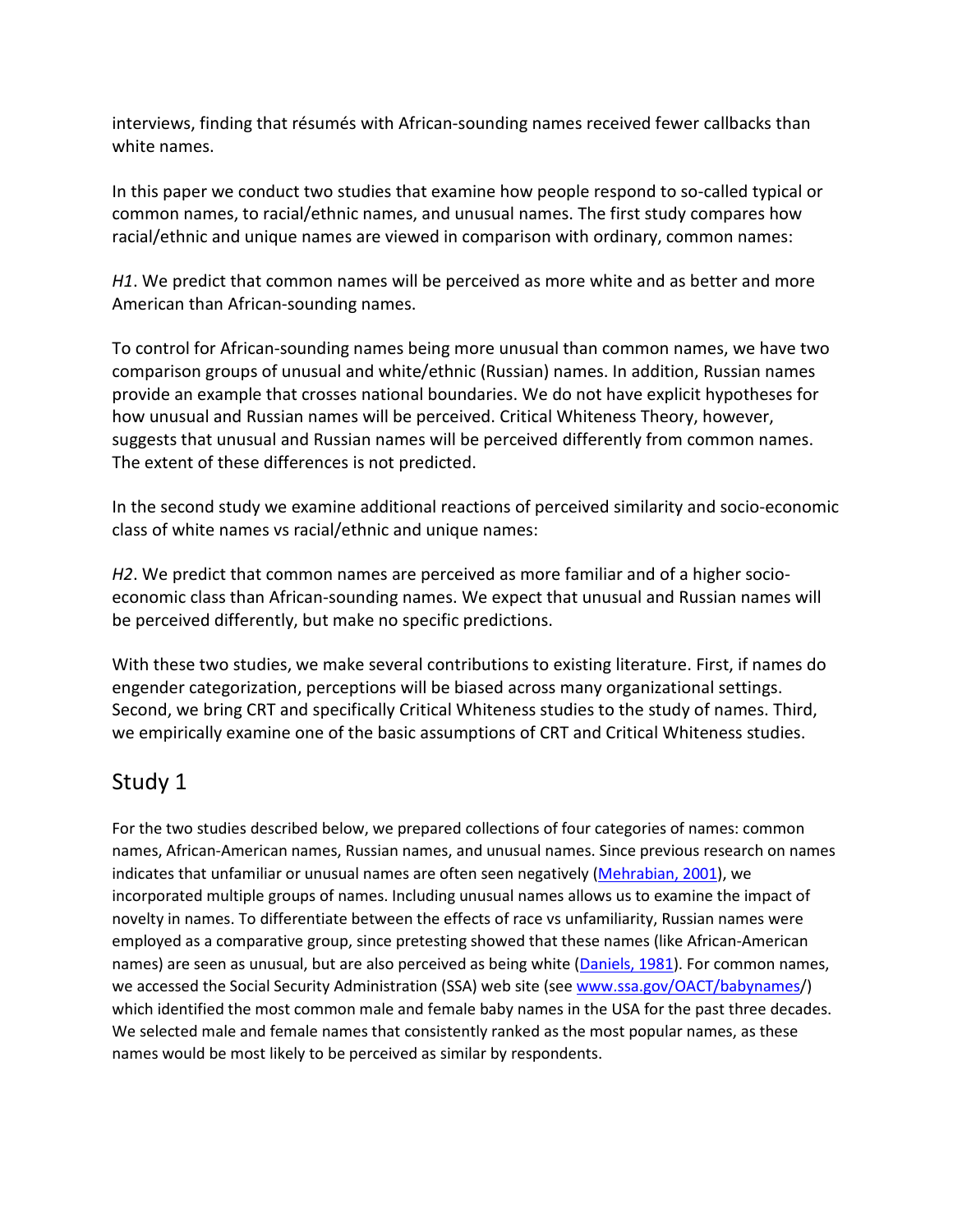Since the SSA web site does not provide a list of names by race or ethnicity, we conducted an internet search on a variety of web sites devoted to Russian, African-American, and unusual names. African-American and Russian names were chosen based on the names we found most often and we included several names examined in prior studies (e.g. [Bertrand and](https://www.emeraldinsight.com/doi/full/10.1108/JMP-03-2012-0086)  [Mullainathan, 2003\)](https://www.emeraldinsight.com/doi/full/10.1108/JMP-03-2012-0086). Unusual names were chosen based on consensus by several coders and unlikely to be found in mainstream American culture (i.e*.* not used by any popular/media person).

A total of 48 names (six male and six female from each of the four categories) were employed in this study. The complete list of names used can be found in the Appendix. Half of the names (three male and three female from each category) were given to half of the respondents (labeled Sample 1) while the other half of the names were given to the remainder of the respondents (labeled Sample 2). The names were split this way to reduce exhaustion (and inappropriate responses) from the respondents.

Sample 1 consisted of 261 individuals enrolled in business programs at a university located in the Midwest. This group included 75 working adults (employed full-time and participating in a part-time graduate business program) and 186 full-time undergraduate business students (either not working or working part-time). The part-time graduate students in our sample represent the working population. The undergraduate business students in our sample represent the future working population. Although some of the undergraduates currently have little work experience, their studies are focussed on work organizations. In total, 53 percent (138) of the respondents in Sample 1 were male and 47 percent (121) were female. In addition, 81 percent (211) of the respondents in Sample 1 were Caucasian, 4 percent (ten) were African-American, 5 percent (13) were Hispanic, 6 percent (15) were Asian and 3 percent (seven) identified themselves as "other."

Sample 2 consisted of 244 individuals enrolled in business programs at the same university, 78 working adults in a part-time graduate business program, and 166 full-time undergraduate business students. In total, 57 percent (140) of the respondents in Sample 2 were male and 40 percent (97) were female, seven respondents did not indicate their gender. Similar to the other sample, 82 percent (199) of the respondents in Sample 2 were Caucasian, 4 percent (ten) were African-American, 3 percent (eight) were Hispanic, 5 percent (13) were Asian, and 2 percent (six) were "other."

Students did not receive extra credit for participation, but were simply asked to volunteer their time during class. The vast majority of students (approximately 95 percent) responded. Using a Likert scale ranging from 1 (strongly disagree) to 7 (strongly agree), the respondents were asked to agree or disagree with a variety of statements concerning the names. These statements asked if the respondents liked the name, and if they would expect a person with each name to be American, Caucasian, and African-American. Other questions not related to this study were also included in the survey.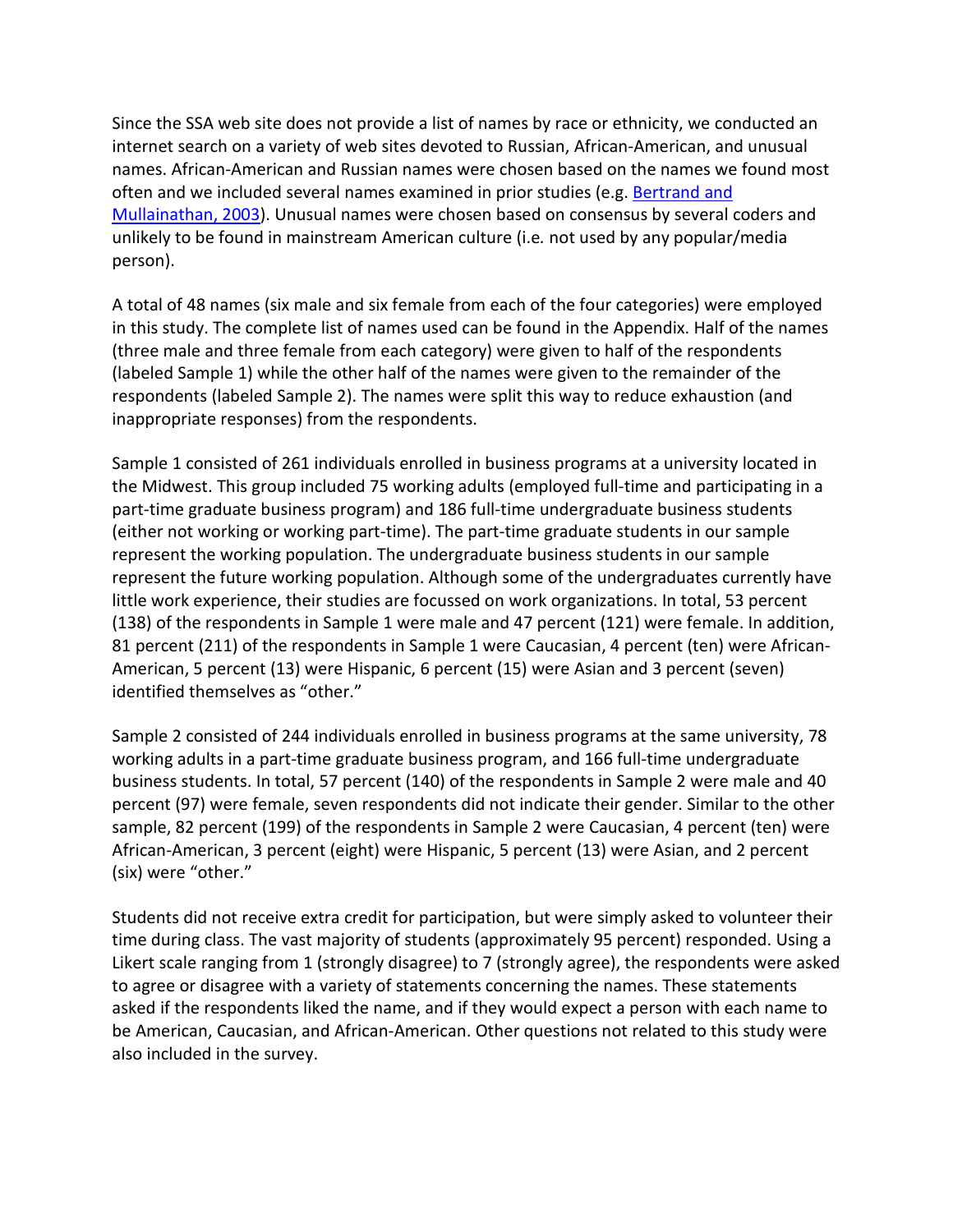#### <span id="page-9-0"></span>Results

Ideally we would have some type of overall analysis comparing the four types of names. However, the name types are categorical variables and do not vary along any continuum. Because of this, there is no straightforward way to combine all four categories. Therefore, individual *t*-test comparisons were made between the various types of names in each of the two samples. Because of the unwieldy number of possible comparisons and since we have a large sample size, we utilized a two-part decision rule for discussing the effects. We discuss only those effects which are significant at the *p*<0.01 level, and for which a significant effect is found in both Samples 1 and 2. We discuss the overall effects for the names, and then any gender differences in terms of the names. The means for the survey items we examined for both samples are presented in [Table I.](https://www.emeraldinsight.com/doi/full/10.1108/JMP-03-2012-0086)

In support of *H1*, there are clear differences in how the names were perceived. For the question, "I would expect a person with this name to be a Caucasian," the effects are consistent across both Samples 1 and 2. The common names were seen as being most Caucasian, followed by the Russian names, the unusual names, and the African-American names (all *t*'s>8.0). However, the findings for the question "I would expect a person with this name to be an African-American" are not exactly the reverse of the first question. Here, the African-American names were seen as being most African-American, and the common names were seen as the least African-American. The unusual names and Russian names were in between the other groups, but in different order in the two samples. With Sample 1, the order was African-American, unusual, Russian and common names. With Sample 2, the order was African-American, Russian, unusual, and common names (one *t*=2.5; all other *t*'s>5.0).

Concerning the question, "I would expect a person with this name to be an American," the common names were seen as being most American, followed by the African-American names. The Russian names, were third in Sample 1, but fourth in Sample 2, reversing with the unusual names (all *t'*s>4.5), supporting *H1*. Respondents were also asked how good they perceived the names to be. The common names were perceived as good names to a greater extent than the other names. Common names were also liked best, followed by African-American names and Russian names (not significantly different from each other), followed by the unusual names (all significant *t'*s>11.90).

The only differences between male and female names were with the common names on the Caucasian and African-American questions, and with the unusual names on the American and African-American questions. The female common names were seen as more Caucasian (*t*'s=3.19 and 6.56) and less African-American than the male common names (*t'*s=10.21 and 8.04). The female unusual names were seen as more American (*t'*s=5.45 and 7.88) and more African-American (*t'*s=10.45 and 7.96) than the male unusual names.

We also examined whether the responses to these questions varied by the race/ethnicity of the respondents. Because the vast majority of our respondents were Caucasian, we did two sets of analyses, comparing African-American with Caucasian respondents, and then (because of the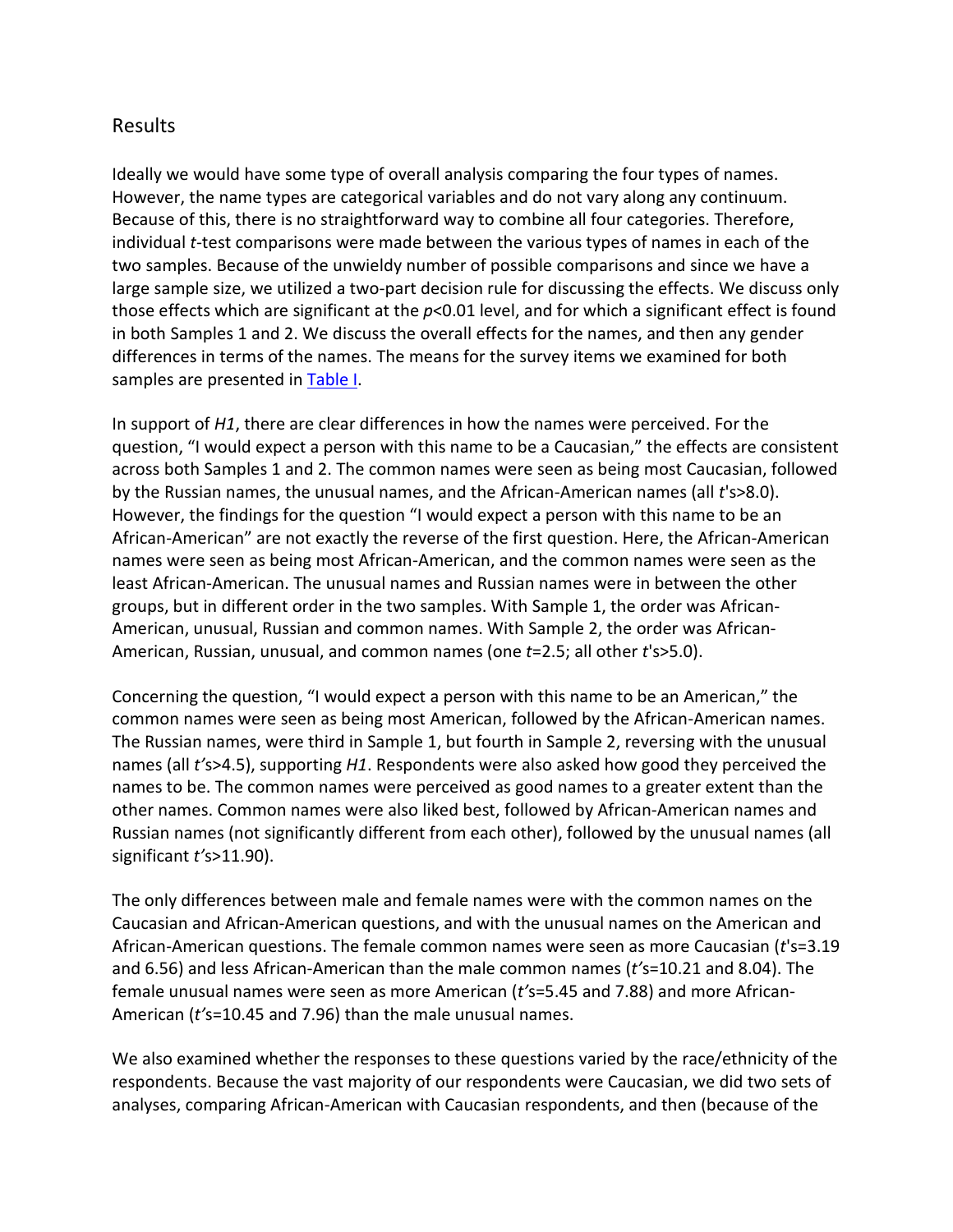small numbers) collapsing across the categories and comparing minority with Caucasian respondents.

Using the same decision rule as above, there were three significant differences in how Caucasians and African-Americans responded. Caucasian respondents viewed common names as being more Caucasian than did African-American respondents (*t'*s=3.94 and 3.22). African-American respondents viewed African-American names as being more American than did Caucasian respondents (*t*'s=2.93 and 3.59). Finally, Caucasian respondents viewed unusual names as being more African-American than did African-American respondents (*t*'s=3.20 and 3.56). When we compared the Caucasian respondents to all others, the only significant difference was that Caucasian respondents viewed unusual names as being more African-American than did minority respondents (*t*'s=3.10 and 3.55).

## <span id="page-10-0"></span>**Discussion**

Overall, *H1* was supported; however, not all of the findings were completely foreseeable. For example, the Common names received the highest rating as being Caucasian. The Russian names had significantly lower ratings. Since Russians are considered a Caucasian ethnic group [\(Daniels, 1981\)](https://www.emeraldinsight.com/doi/full/10.1108/JMP-03-2012-0086), we expected Russian names would be perceived as Caucasian. However, they are seen as different from the baseline. Names like Sergei or Oksana were not viewed as Caucasian to the same degree as names like Michael or Susan.

It was not surprising to see the common names rated as the most American by respondents, with the Russian names as the least American. However, the African-American names were seen as significantly less American than the common names. Apparently Tyronne and Lakisha are American, but not nearly as American as John or Mary.

Therefore, Study 2 was conducted to explore additional reactions to the various names. We were interested in whether different socio-economic classes might be attributed to different categories of names, and how the names might vary in terms of perceived similarity to the respondents. As stated in *H2*, we predict that common names are perceived as more similar and of a higher socio-economic class than African-sounding names. We expect Russian and unusual names to be in between the other two groups, but make no specific hypotheses.

# <span id="page-10-1"></span>Study 2

The same 48 names employed in Study 1 were used again in Study 2 (six male and six female from each of the four categories). As in Study 1, half of the names were given to one group (labeled Sample 3), while the other half of the names were given to a second group (labeled Sample 4). As in Study 1, the respondents were given time in class to answer the questionnaire. Using a Likert scale ranging from 1 (strongly disagree) to 7 (strongly agree), the respondents were asked to evaluate names across a variety of dimensions (see [Table II\)](https://www.emeraldinsight.com/doi/full/10.1108/JMP-03-2012-0086). Other questions unrelated to this study were also included.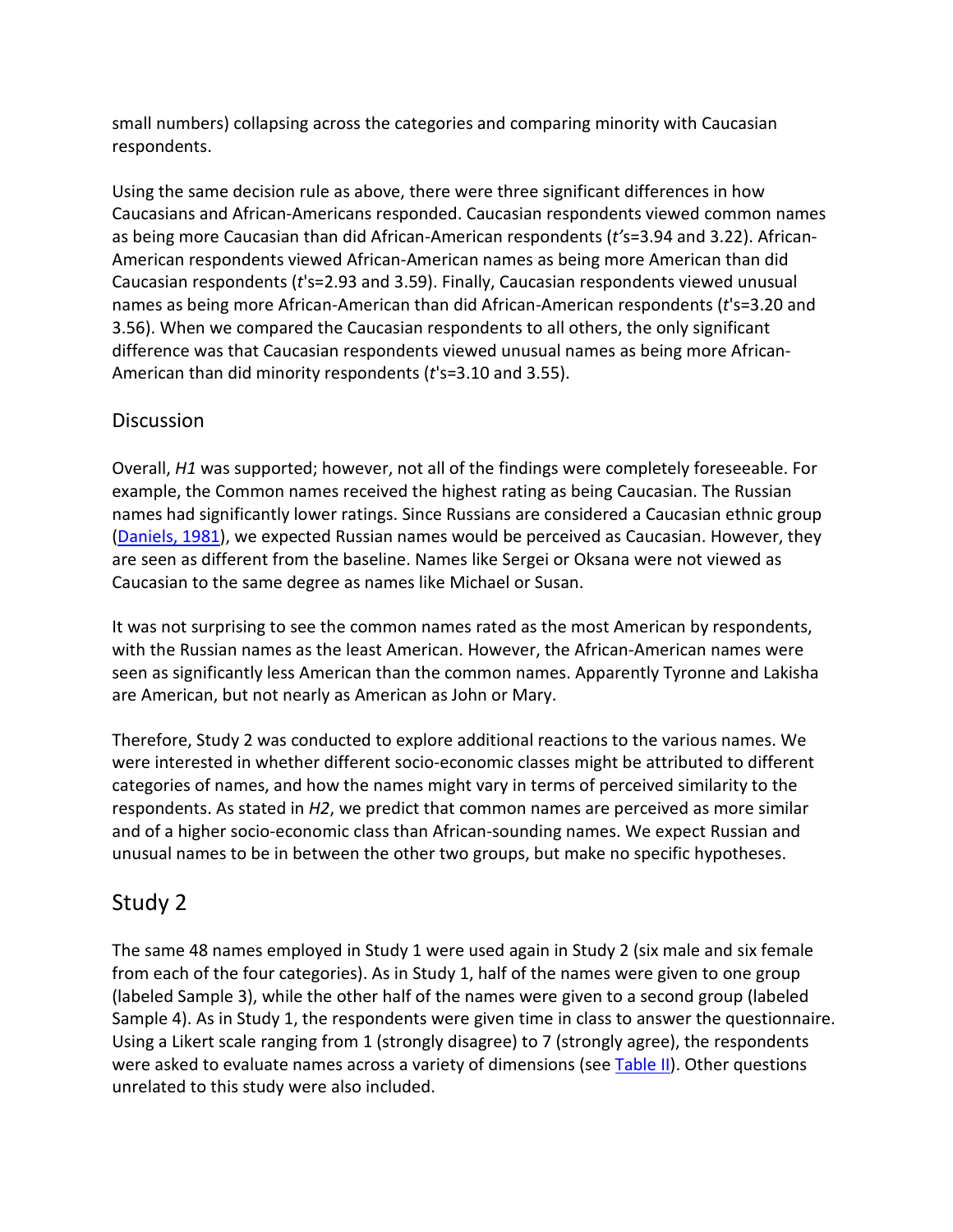Sample 3 consisted of 95 individuals enrolled in business programs at a university located in the Midwest. This group included 24 adults (employed full-time and participating in a part-time graduate business program) and 71 full-time undergraduate business students (either not working or working part-time). In total, 62 percent (59) of the respondents were male and 38 percent (32) were female. In terms of demographics, 78 percent (74) of these respondents were Caucasian, 1 percent (one) were African-American, 3 percent (three) were Hispanic, 3 percent (three) were American Indian, 5 percent (five) were Asian and 3 percent (three) identified themselves as "other."

Sample 4 consisted of 90 individuals enrolled in business programs at the same university, 24 working adults in a part-time graduate business program, and 66 full-time undergraduate business students. In total, 56 percent (50) of these respondents were male and 44 percent (40) were female. Similar to the other sample, 84 percent (76) of the respondents were Caucasian, 2 percent (two) were African-American, 2 percent (two) were Hispanic, 2 percent (two) were American Indian, 6 percent (five) were Asian, and 2 percent (two) were "other."

## <span id="page-11-0"></span>Results

As in Study 1, we used a two-part decision rule to choose the effects to examine. Because the number of respondents was much smaller in this study, we only discuss those effects which are significant at the *p*<0.05 level, and in which a significant effect is found in both Samples 3 and 4. Like the first study, we discuss the overall effects for the names, and then any gender differences we found. The means for the various questions for both samples are presented in [Table II.](https://www.emeraldinsight.com/doi/full/10.1108/JMP-03-2012-0086)

As *H2* predicted, the common names were seen as the most familiar (*t'*s>17.5), with unusual names being seen as the least familiar (*t*'s>4.30). Interestingly, the Russian and African-American names were seen as equally familiar to these respondents (*t'*s=2.59 and 1.89). Also supporting *H2*, common names are given the most positive attributes. People with common names are expected to be more likely to have a college degree (*t*'s>4.94) and to make \$100,000 or more (*t*'s>5.18). Russian names ranked second on both socio-economic expectations. African-American names and unusual names ranked last, with neither set of names being significantly different from each other on the college degree and salary questions in Sample 4.

Differences between male and female names were infrequent and unpredictable. People with female Russian names were seen as more likely to have a college degree (*t*'s=3.56 and 2.84) and make \$100,000 (*t*'s=2.99 and 3.63) than those with male Russian names. People with male unusual names were seen as more likely to have a college degree (*t*'s=4.18 and 5.06) than those with female unusual names.

## <span id="page-11-1"></span>General discussion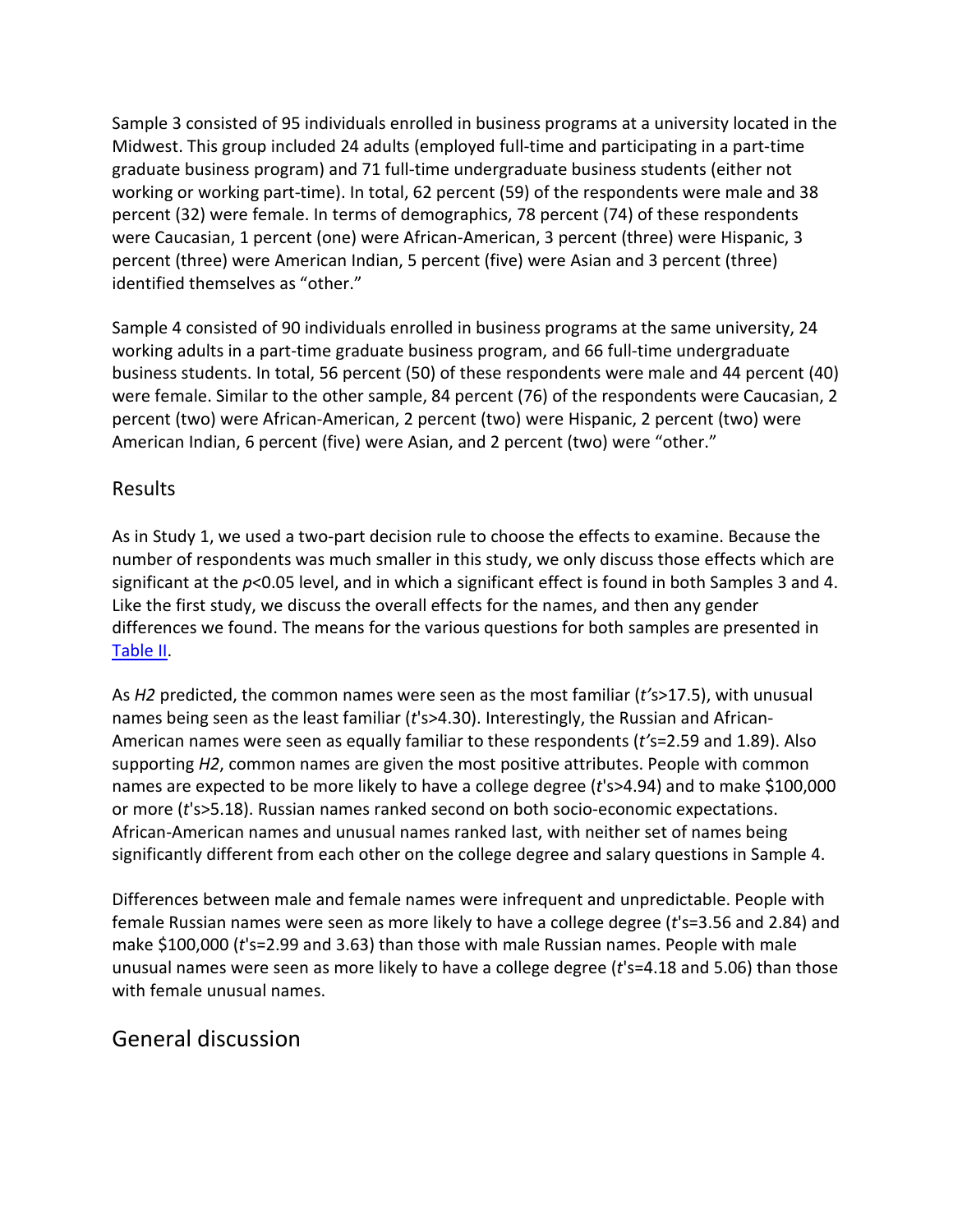Both hypotheses were supported. It is clear that when comparing specific ethnic groups to a general or neutral group, the general group is seen as white. People with common names were seen as more likely to be Caucasian. In addition, a number of other attributes are also applied to common names. People with common names are seen as being more American than the other categories, more likely to have a college degree, to make a large salary (e.g. higher socioeconomic class), and were seen as less different and more familiar than the other groups. It is apparent that when no explicit ethnic label is given (e.g. a common name), an attribution of Whiteness is made. In addition, these results suggest that Whiteness carries a sense of familiarity and a number of positive attributes.

CRT argues that race is part of every social interaction, even when the issue is not explicitly raised. However, when diversity is discussed, the focus is primarily on people of color. People colored white [\(Dyer, 1997\)](https://www.emeraldinsight.com/doi/full/10.1108/JMP-03-2012-0086) are not racially marked and Whiteness is not addressed or explicitly examined. As [Grimes \(2002\)](https://www.emeraldinsight.com/doi/full/10.1108/JMP-03-2012-0086) has pointed out, "Difference is celebrated at a superficial level, but White people and their ways are implicitly presented as more 'normal' or more important" (p. 389). Essentially, white people, their attributes and behavior automatically become the standard for comparison. In the USA, employees in high status jobs are generally those with attributes similar to the dominant societal group (e.g. young, attractive, male, white, with no foreign accent) [\(Hosoda and Stone-Romero, 2010\)](https://www.emeraldinsight.com/doi/full/10.1108/JMP-03-2012-0086). Given that those authors found that a Mexican-Spanish accent negatively affected employment decisions, we expect similar negative responses to African-sounding or unusual names. As [Carbado and Gulati \(2003\)](https://www.emeraldinsight.com/doi/full/10.1108/JMP-03-2012-0086) state, "Whiteness functions as the identity against which all other identities are measured" (p. 1777).

The findings from our studies clearly support arguments from CRT. When evaluating "common" names, respondents saw them as being "White" more so than Russian or unusual names. In addition, "Whiteness" had clear implications for how a person was viewed. The body of work by Dovidio and colleagues (see [Dovidio](https://www.emeraldinsight.com/doi/full/10.1108/JMP-03-2012-0086) *et al.*, 2002) suggests that whites tend to discriminate against African Americans when their bias is attributed to factors other than race, even when they are unlikely to see this behavior as motivated by race. [Pearson](https://www.emeraldinsight.com/doi/full/10.1108/JMP-03-2012-0086) *et al.* (2009) argue that the very act of affirming a non-prejudiced image of oneself can actually increase discriminatory behavior against a minority group in hiring decisions (i.e. gender or racial group). Attributions relative to being American, being similar to oneself on level of education and/or socioeconomic class may provide "factors" for justifying racially motivated attributions and discriminatory behavior. Additional research is needed to investigate this.

In an organizational context, virtual team members may know little about each other, but they will typically know team members' names. As our research demonstrates, simply knowing a name leads to categorization and implicit (or explicit) assumptions about someone. Therefore, when members of a virtual team have common American names, it may be assumed that they are Caucasian. However, unusual names, Russian names, and African-American names may lead to other assumptions (Bell *et al.*[, 2010\)](https://www.emeraldinsight.com/doi/full/10.1108/JMP-03-2012-0086). This suggests that some positive consequences attributed to virtual teams (e.g. focussing on the content of contributions and ignoring the source of the contribution) may only exist only if everyone has common names. Additional research is needed to directly test these hypotheses.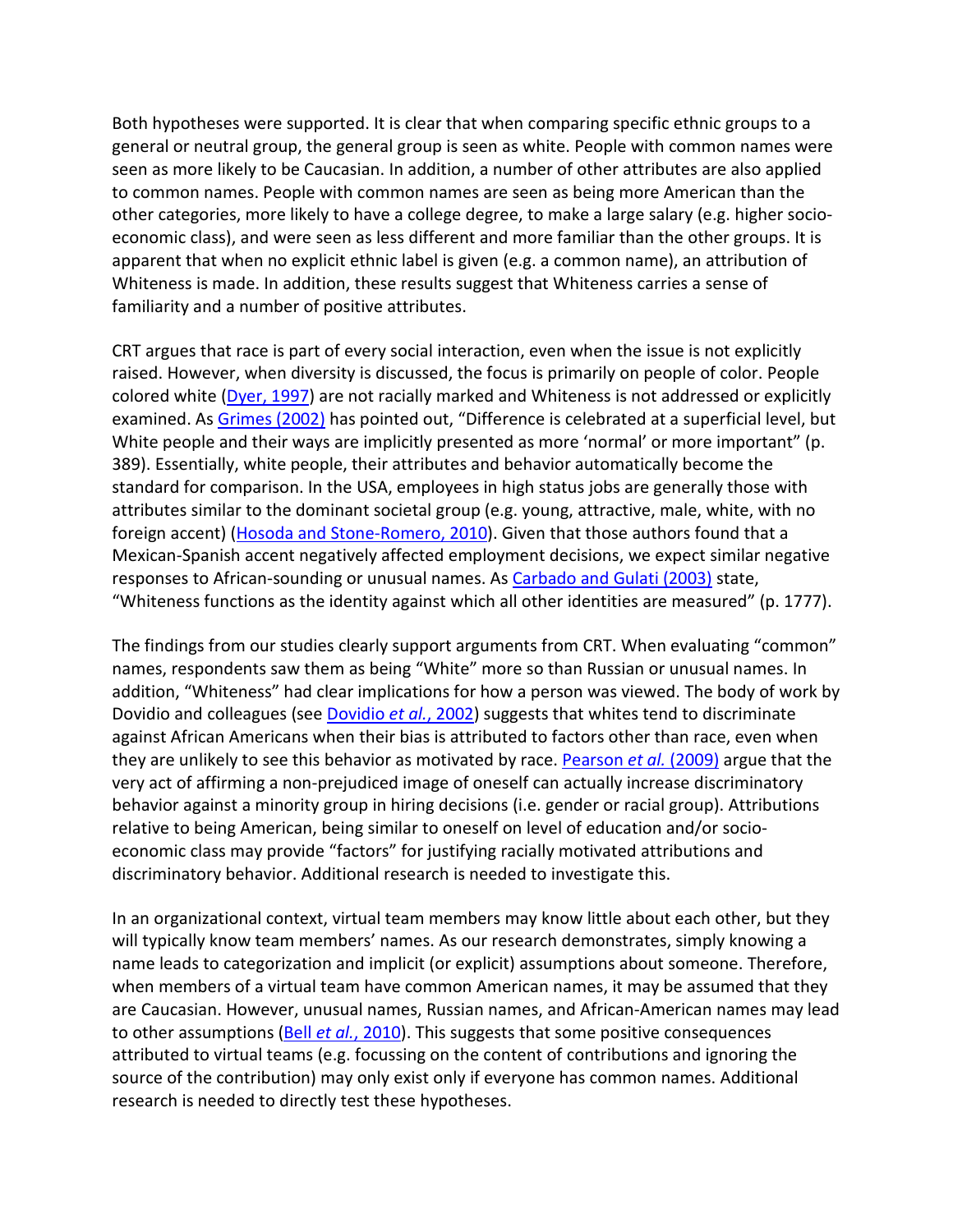Our findings also suggest that given names may impact a host of other managerial decisions. [Carbado and Gulati \(2003\)](https://www.emeraldinsight.com/doi/full/10.1108/JMP-03-2012-0086) point out that, "[t]he literature has paid little attention to the workplace as a site of racial construction. In part, this is because much of CRT's effort to combat racial discrimination in the workplace has focused on eliminating formal and informal racial barriers to entry" (p. 1759). However, the functionalist approach to diversity management as well as multicultural theories and perspectives [\(Thomas and Ely, 1996\)](https://www.emeraldinsight.com/doi/full/10.1108/JMP-03-2012-0086) suggest that organizations will be more effective and efficient when all members are able to contribute their unique ideas and ways. However, allowing Whiteness to remain an invisible norm may reinforce the inequities present in the status quo [\(Grimes, 2001, 2002\)](https://www.emeraldinsight.com/doi/full/10.1108/JMP-03-2012-0086). One reason why diversity programs fail or are only able to effect superficial change is because privileged groups are not willing to acknowledge the ways that unchallenged assumptions support a status quo from which they benefit [\(Grimes, 2002\)](https://www.emeraldinsight.com/doi/full/10.1108/JMP-03-2012-0086). Exposing these issues might lead to more effective programs and interventions for managing diversity in organizations. Pearson and colleagues suggest several interventions for addressing bias and racism. Having groups highlight their commonalities shifts the focus away from perceptions of "them" and more towards an "us" or "we" perspective. This effectively creates a common in-group identity, which can reduce aversive racism. They also suggest acknowledging and explicitly addressing unconscious biases that may have been learned through earlier socialization processes. One could argue that simply acknowledging bias may do little to engender more positive racial attitudes. However, failure to explicitly acknowledge such biases has been shown to increase perceptions of racial prejudice [\(Pearson](https://www.emeraldinsight.com/doi/full/10.1108/JMP-03-2012-0086) *et al.*, 2009).

## <span id="page-13-0"></span>Limitations of the studies

There are, of course, limitations with the present studies. First, only 12 names (six male and six female) were employed from each category. It is possible that the reactions found may not be due to the group from which the names were drawn, but to specific attributes of those particular names. We reduced the likelihood of this by only examining effects which were significant with two samples of different names, and choosing as Common names those which were statistically most popular. However, it is possible that we somehow selected atypical samples of names from the other groups.

A second limitation is the potential for response bias in how respondents answered the questions. It is possible that some may have suspected the nature of the study and tried to answer accordingly. However, it this had occurred, it would likely reduce stereotyping of African-American names. In contrast, our results indicated the opposite reaction.

A third limitation is the small number of non-Caucasian respondents, making it difficult to examine their reactions to the names, especially in Study 2. The primary objective of these studies was to determine if the Whiteness arguments of CRT were accurate and empirically testable. Our results provide support for those arguments and offer opportunities for future empirical research. Comparing white and minority reactions to names raises provocative questions about how non-Caucasians view given names. Despite the small numbers of minorities in our studies, we did find minority respondents viewed African-American names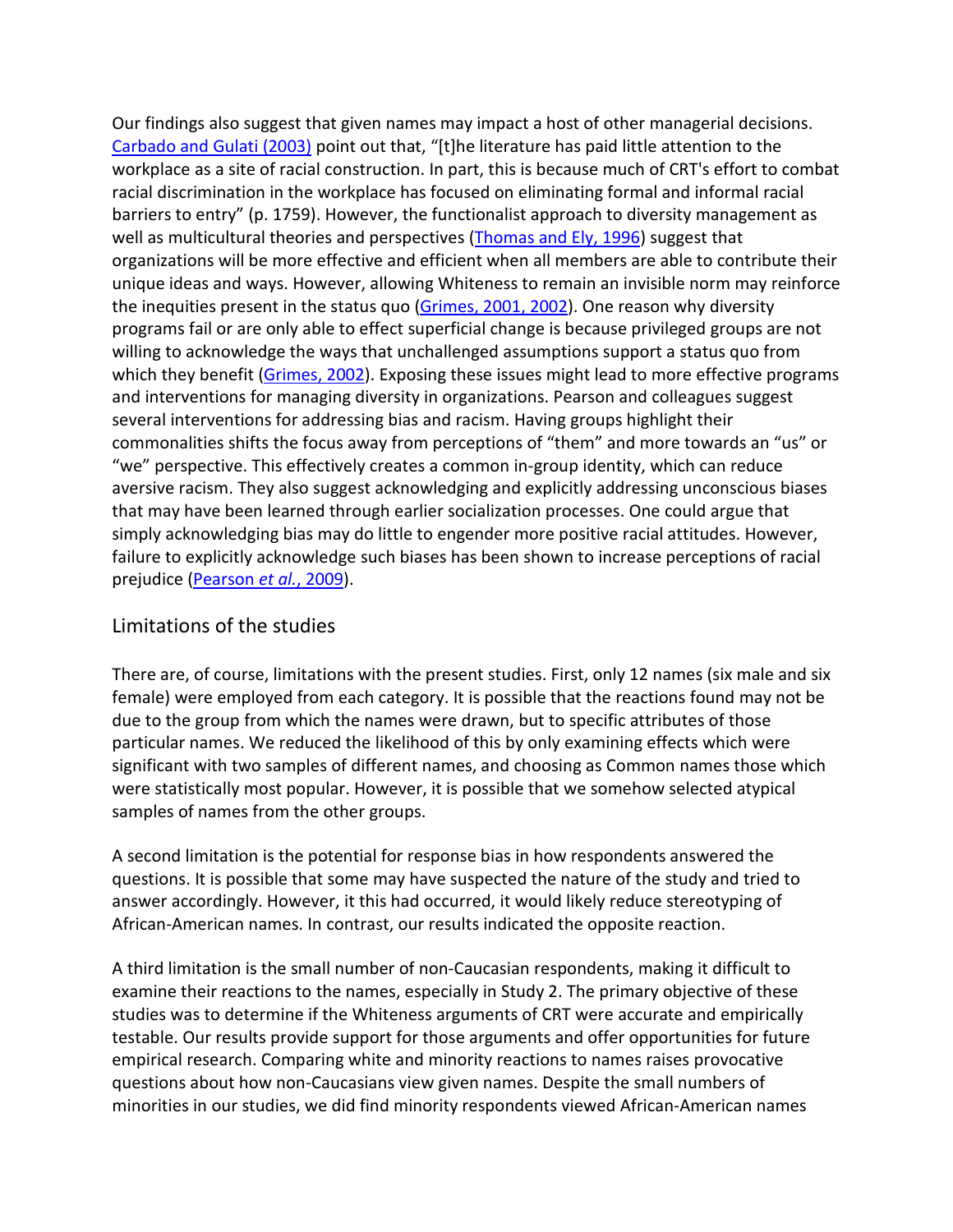differently than Caucasian respondents. As noted in the findings for [Hosoda](https://www.emeraldinsight.com/doi/full/10.1108/JMP-03-2012-0086) *et al.* (2012), results obtained with small samples actually underestimate the potential strength of the relationships between the variables. Our results are consistent with [Dovidio](https://www.emeraldinsight.com/doi/full/10.1108/JMP-03-2012-0086) *et al.* (2002) and their findings of differences between whites and African Americans relative to perceptions of discrimination. They are also consistent wit[h Sawyerr](https://www.emeraldinsight.com/doi/full/10.1108/JMP-03-2012-0086) *et al*'s. (2005) findings concerning selfenhancement and perceptions of those who are different. However, we recommend that empirical research with a more racially diverse sample of respondents be conducted to further investigate these and other related questions.

Lastly, it would be valuable to directly test the bias occurring from names within the context of a virtual team. We demonstrate that names generate categorization, and that this leads to biased perceptions concerning the names. However, it would be useful to actually explore these processes within virtual teams. The bias toward Whiteness and "Americanness" may be an American phenomenon, and studies that look at multinational virtual teams may provide additional insight into these processes.

# <span id="page-14-0"></span>Conclusion and implications

From a theoretical perspective, our study supports the basic assumption of Critical Whiteness studies that when American respondents evaluate others, they use a White person as a baseline. Second, we applied CRT to the research on names, showing that "Whiteness" is an important dimension by which people perceive names. In addition, despite dramatic increases in the use of virtual teams, our research suggests that unless they are totally anonymous, individuals may still experience the adverse social categorization and stereotyping often found in ordinary teams.

In practice, managers need to recognize that a "colorblind" approach may simply reinforce the expectation that any differences in American organizations will be compared against the Whiteness standard. As **Ashcraft [and Allen \(2003\)](https://www.emeraldinsight.com/doi/full/10.1108/JMP-03-2012-0086)** state, "'[being] professional' is at least as much (if not more) about performing Whiteness" (p. 27). Our studies suggest that these informal and invisible normative standards include the perception of one's name. Therefore, the more diverse and global our workforce becomes, the more employers need to address the unspoken and unchallenged standards that make participation challenging for those individuals who are different from the norm of Whiteness. Traditional diversity approaches to managing these differences may be inadequate for examining and challenging such strongly held norms.

The key to helping overcome bias begins with acknowledging its presence. As mentioned earlier, organization-wide discussions about white privilege would go a long way toward uncovering the normative biases associated with whiteness and blunt some of its effects. When racial bias is not directly acknowledged, managers must realize that utopian expectations of neutrality and a lack of bias are impossible. As a simple, but powerful example, names and the perceptions they generate can serve as signals of invisible organizational expectations, even in settings where expectations are presumed to be neutral. Managers should emphasize teambuilding activities – especially in virtual teams – that develop a common identity for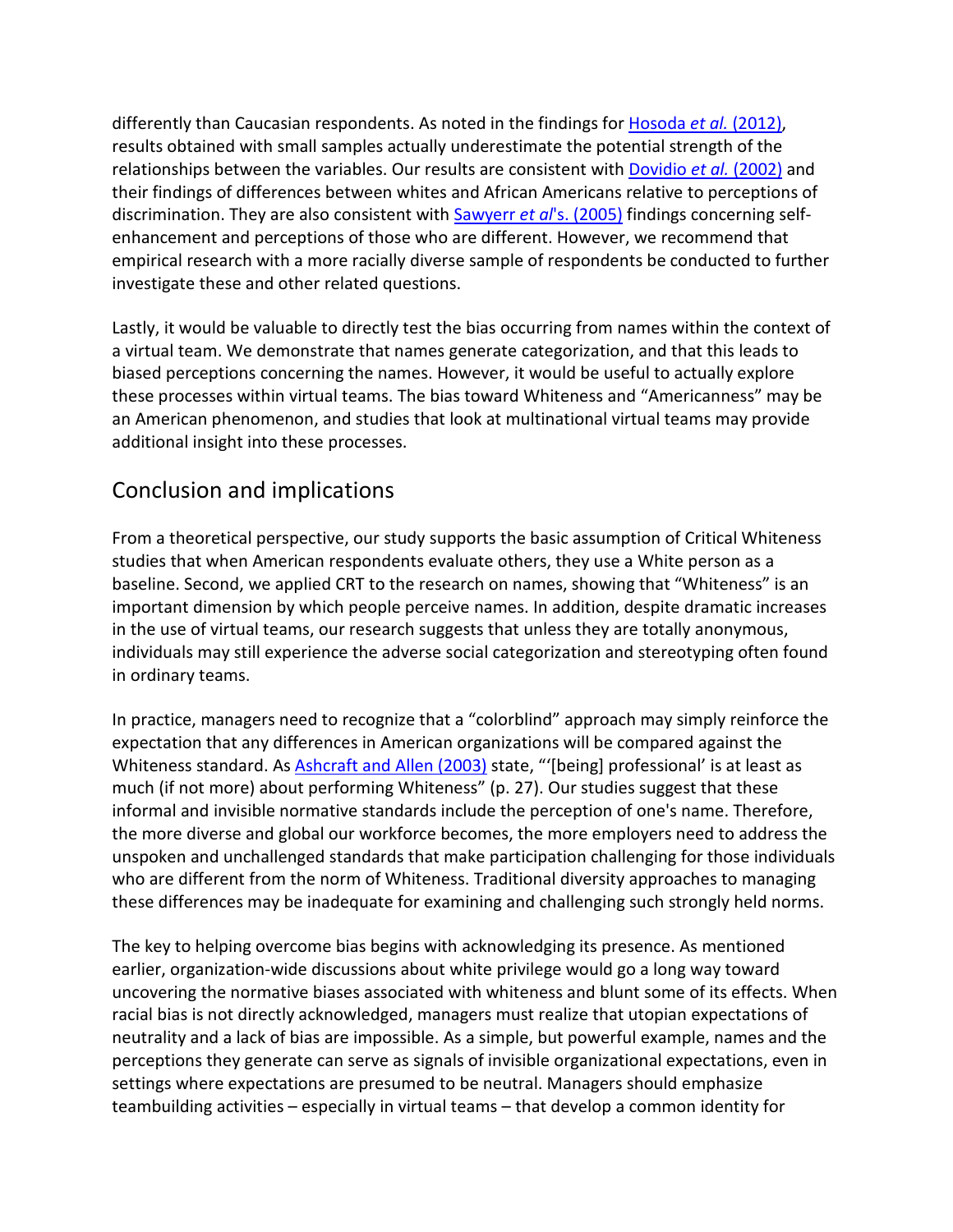effective working relationships. The more employees learn about each other, the less likely they are to focus on labels and stereotypes. Although distance between members may seem problematic, virtual team leaders can emphasize more frequent and extensive video interactions, essentially moving teambuilding into a virtual workspace.

Part of the struggle of dealing with issues of race in organizations is understanding how to talk about it. Findings from our study support existing research in Critical Whiteness studies related to name-based attributions in settings where attributions are presumed to be relatively minimal. Future research should focus on increasing knowledge and awareness of such perceptions and highlighting these concepts in a more accessible manner for executives and other decision makers.

|                                                         | "to be a<br>Caucasian"<br>(Sample 1) | "to be a<br>Caucasian"<br>(Sample 2) | "to be an African<br>American"<br>(Sample 1) | "to be an African<br>American"<br>(Sample 2) | "to be an<br>American"<br>(Sample 1) | "to be an<br>American"<br>(Sample 2) | a good name"<br>(Sample 1)                     | "I think this is "I think this is<br>a good name"<br>(Sample 2) |
|---------------------------------------------------------|--------------------------------------|--------------------------------------|----------------------------------------------|----------------------------------------------|--------------------------------------|--------------------------------------|------------------------------------------------|-----------------------------------------------------------------|
| Common names<br>African-American names<br>Russian names | 5.83<br>2.29<br>4.22                 | 5.88<br>2.03<br>4.23                 | 3.18<br>5.72<br>2.91                         | 3.05<br>6.12<br>4.48                         | 6.33<br>4.96<br>2.83                 | 6.32<br>5.00<br>3.31                 | 5.44<br>3.90 <sub>2</sub><br>3.83 <sub>a</sub> | 4.90<br>3.54 <sub>b</sub><br>3.70 <sub>b</sub>                  |
| Unusual names                                           | 2.95                                 | 3.50                                 | 3.87                                         | 3.83                                         | 3.28                                 | 2.99                                 | 2.49                                           | 2.50                                                            |

Notes: Each question except the last one was in the format: "I would expect a person with this name to be [...]." Higher means indicate more Caucasian, African-American, or American or greater liking. Means in the same column with a common subscript are not significantly different ( $p > 0.01$ )

#### **Table I** Means for Study 1 questions

|                        | "This name is<br>(Sample 3) | "This name is<br>familiar to me" familiar to me"<br>(Sample 4) | from me"<br>(Sample 3) | "to be different "to be different"<br>from me"<br>(Sample 4) | "to have a<br>college degree"<br>(Sample 3) | "to have a<br>college degree"<br>(Sample 4) | "to make \$100,000 "to make \$100,000"<br>or more a year"<br>(Sample 3) | or more a year"<br>(Sample 4) |
|------------------------|-----------------------------|----------------------------------------------------------------|------------------------|--------------------------------------------------------------|---------------------------------------------|---------------------------------------------|-------------------------------------------------------------------------|-------------------------------|
| Common names           | 6.73                        | 6.66                                                           | 2.93                   | 2.94                                                         | 5.00                                        | 5.16                                        | 4.78                                                                    | 4.80                          |
| African-American names | 3.81                        | 3.75 <sub>2</sub>                                              | 4.70                   | 4.82                                                         | 4.09                                        | 4.06 <sub>b</sub>                           | 3.72                                                                    | 3.59 <sub>c</sub>             |
| Russian names          | 4.10                        | 3.53 <sub>a</sub>                                              | 4.56                   | 4.48                                                         | 4.26                                        | 4.42                                        | 4.02                                                                    | 4.01                          |
| Unusual names          | 3.02                        | 1.86                                                           | 5.05                   | 5.11                                                         | 3.77                                        | 3.94 <sub>b</sub>                           | 3.38                                                                    | 3.53 <sub>c</sub>             |

Notes: All of the questions except the familiar question were in the format: "I would expect a person with this name to." Higher means indicate more likely to have a degree, more likely to make money, or be more different. Means in the same column with a common subscript are not significantly different ( $p > 0.05$ )

#### **Table II** Means for Study 2 questions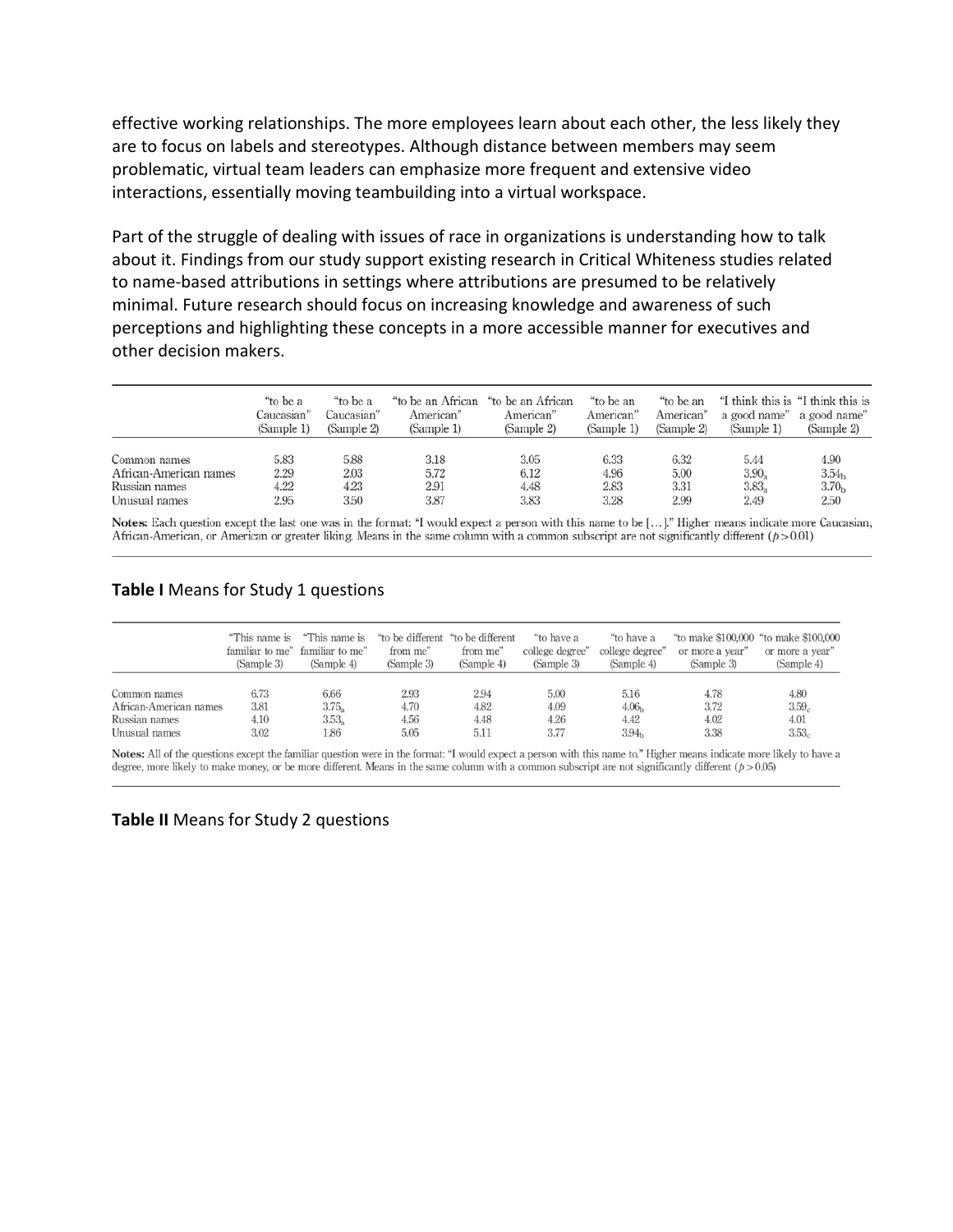| Samples 1 and 3 names |  |  |
|-----------------------|--|--|
|-----------------------|--|--|

| Common           |
|------------------|
| Elizabeth        |
| Julie            |
| Nicole           |
| David            |
| John             |
| Michael          |
| African-American |
| Aisha            |
| Chaunte          |
| Keisha           |
| DeShawn          |
| Taye             |
| Tyronne          |
| Russian          |
| Oksana           |
| Svetlana         |
| Tatiyana         |
| Dimitry          |
| Nikolai          |
| Vladimir         |
| Unusual          |
| Cameo            |
| Tangerine        |
| Velvet           |
| Ajax             |
| Argyle           |
| Xylon            |

Common **Jennifer** Mary Susan **James** Robert William African-American Latoya Shanice Tanisha Antwan Davante Jamal Russian Anastasia Katrina Natassa Oleg Sergei Vasiliy Unusual Cresent Magestic Nebula Atholl Ion Pollard

<span id="page-16-0"></span>**Table AI** Names employed in Studies 1 and 2

## **References**

- 1. Al Ariss, A. and Syed, J. (2010), "Capital mobilization of skilled migrants: a relational perspective", *British Journal of Management*, Vol. 22 No. 2, pp. 286-304.
- 2. Al Ariss, A. , Koall, I. , Ozbilgin, M. and Suutari, V. (2012), "Careers of skilled migrants: towards a theoretical and methodological expansion", *Journal of Management Development*, Vol. 31 No. 2, pp. 92-101.
- 3. Ashcraft, K.L. and Allen, B.J. (2003), "The racial foundation of organizational communication", *Communication Theory*, Vol. 13 No. 1, pp. 5-38.
- 4. Baldwin, J. (1998), "The price of the ticket", in Morrison, T. (Ed.), *James Baldwin: Collected Essays: Notes of a Native Son/Nobody Knows My Name/The Fire Next Time/No*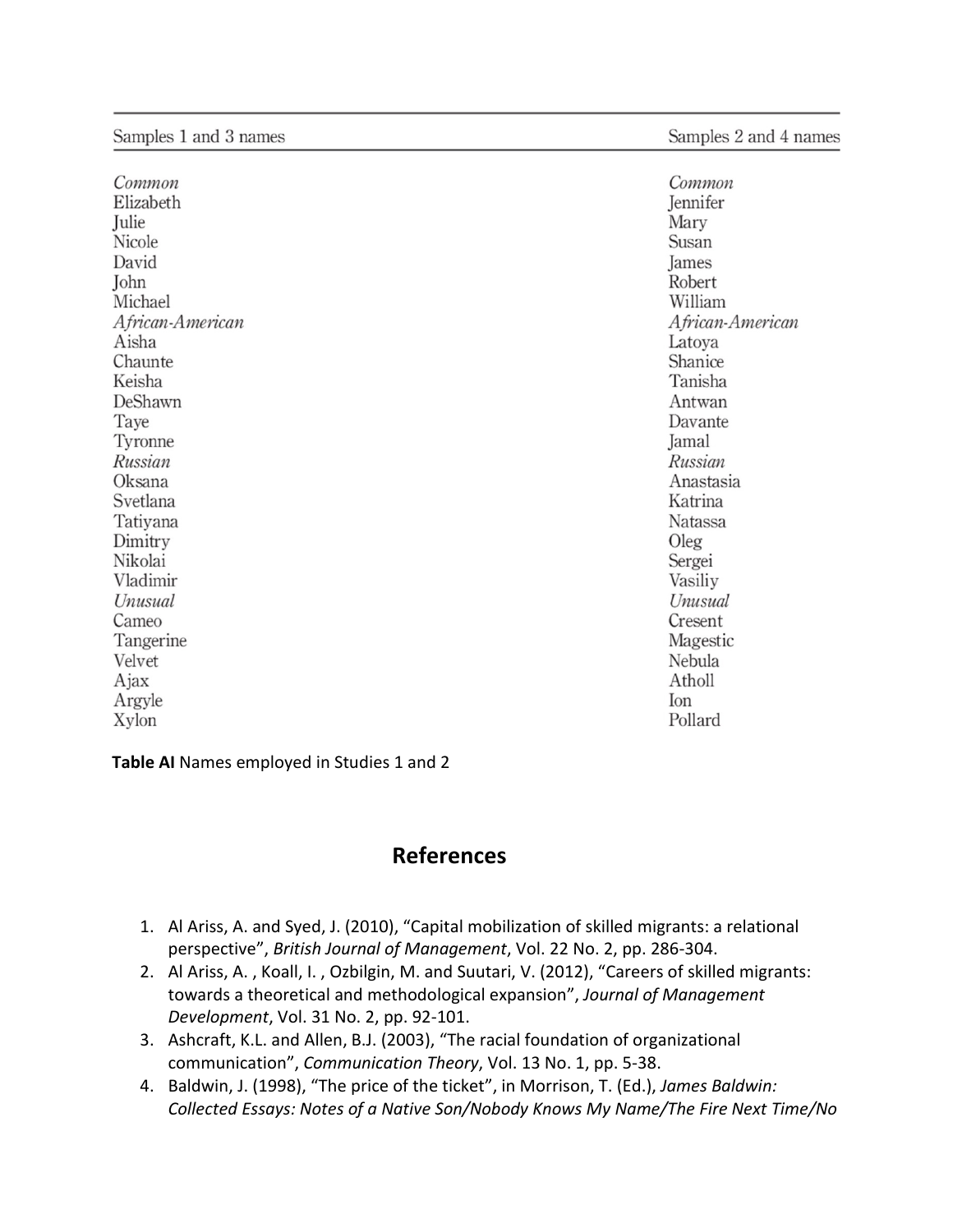*Name in the Street/The Devil Finds Work/Other Essays*, Library of America, New York, NY, pp. 830-844.

- 5. Bell, M.P. , Kwesiga, E.N. and Berry, D.P. (2010), "Immigrants: the new 'invisible men and women' in diversity research", *Journal of Managerial Psychology*, Vol. 25 No. 2, pp. 177-188.
- 6. Berry, G.R. (2011), "Enhancing effectives on virtual teams: understanding why traditional team skills are insufficient", *Journal of Business Communication*, Vol. 48 No. 2, pp. 186-206.
- 7. Bertrand, M. and Mullainathan, S. (2003), "Are Emily and Greg more employable than Lakisha and Jamal? A field experiment on labor market discrimination", *NBER Working Paper* No. 9873.
- 8. Borgerson, J.L. and Schroeder, J.E. (2002), "Ethical issues of global marketing: avoiding bad faith in visual representation", *European Journal of Marketing*, Vol. 36 Nos 5/6, pp. 570-594.
- 9. Carbado, D.W. and Gulati, M. (2003), "The law and economics of critical race theory", *The Yale Law Journal*, Vol. 112 No. 7, pp. 1757-1828.
- 10. Choi, S. and Rainey, H.G. (2010), "Managing diversity in US federal agencies: effects of diversity and diversity management on employee perceptions of organizational performance", *Public Administration Review*, Vol. 70 No. 1, pp. 109-121.
- 11. Cook, A.E. (1991/1992), "Reflections on postmodernism", *New England Law Review*, Vol. 26 No. 3, pp. 751-782.
- 12. Daniels, D. (1981), "The white race is shrinking: perceptions of race in Canada and some speculation on the political economy of race classification", in Delgado, M. and Stafancic, J. (Eds), *Critical White Studies: Looking Behind the Mirror*, Temple University Press, Philadelphia, PA, pp. 51-54.
- 13. Delgado, R. (2003), "Crossroads, directions, and a new critical race theory/ethical ambition: living a life of meaning and worth", *Texas Law Review*, Vol. 82 No. 1, pp. 121- 152.
- 14. Delgado, R. and Stefancic, J. (2001), *Critical Race Theory: An Introduction*, New York University Press, New York, NY.
- 15. Devos, T. and Banaji, M.R. (2005), "American=white?", *Journal of Personality and Social Psychology*, Vol. 88 No. 3, pp. 447-466.
- 16. Dietz, J. (2010), "Introduction to the special issue on employment discrimination against immigrants", *Journal of Managerial Psychology*, Vol. 25 No. 2, pp. 104-112.
- 17. Dovidio, J.F. , Gaertner, S.E. , Kawakami, K. and Hodson, G. (2002), "Why can't we just get along? Interpersonal biases and interracial distrust", *Cultural Diversity and Ethnic Minority Psychology*, Vol. 8 No. 2, pp. 88-102.
- 18. Dyer, R. (1997), *White: Essays on Race and Culture*, Routledge, London.
- 19. Frankenburg, R. (1997), "Introduction: local whitenesses, localizing whiteness", in Frankenberg, R. (Ed.), *Displacing Whiteness: Essays in Social and Cultural Criticism*, Duke University Press, Durham, NC, pp. 1-35.
- 20. Fryer, R.G. and Levitt, S.D. (2004), "The causes and consequences of distinctively black names", *The Quarterly Journal of Economics*, Vol. 119 No. 3, pp. 767-805.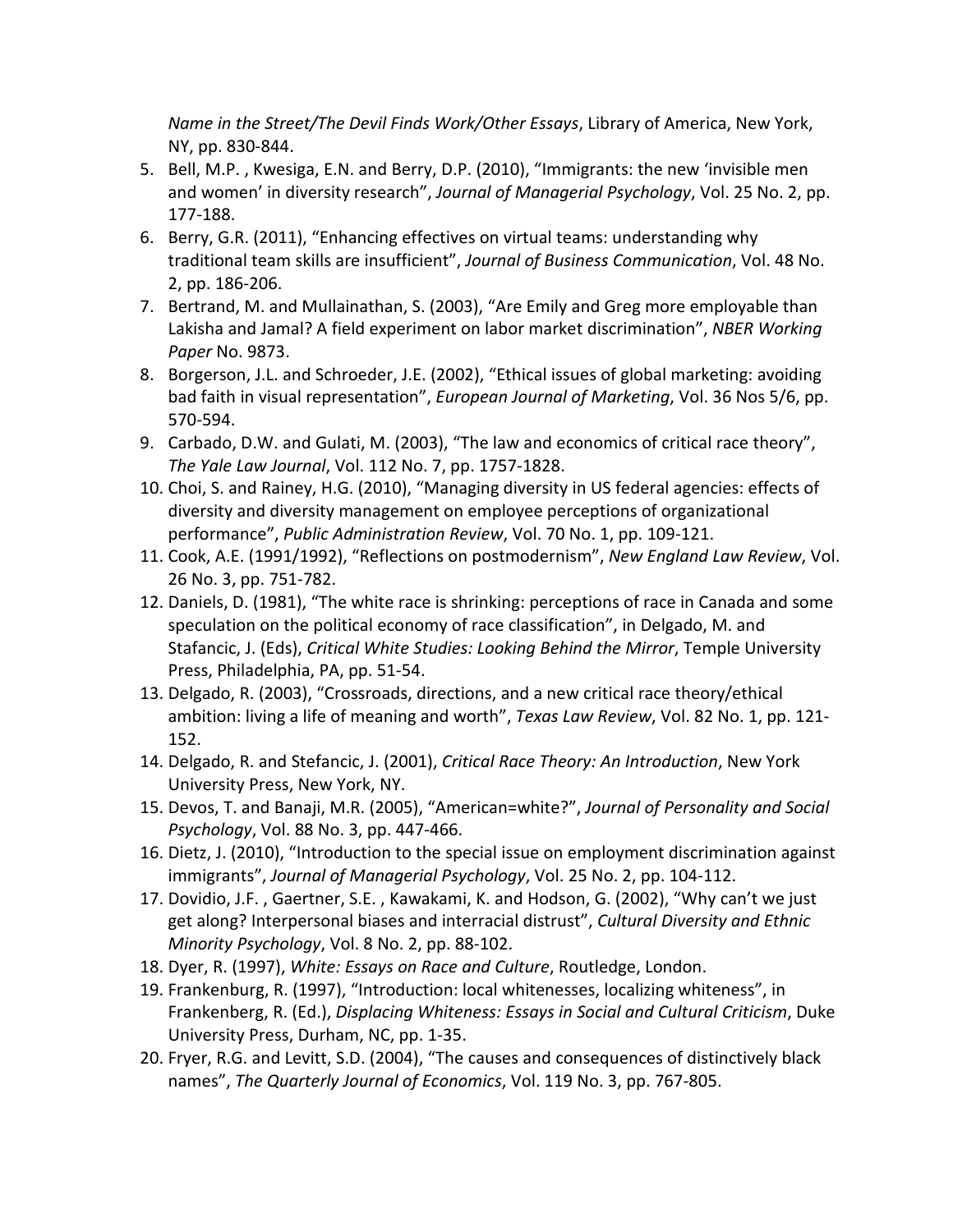- 21. Gordon, R. (2000), "Critical race theory and international law: convergence and divergence racing American foreign policy", *American Society of International Law Proceedings of the 94th Annual Meeting in Washington, DC, American Society of International Law, New York, NY*, pp. 260-266.
- 22. Grimes, D. (2001), "Putting our own house in order: whiteness, change and organization studies", *Journal of Organizational Change Management*, Vol. 14 No. 2, pp. 132-149.
- 23. Grimes, D.S. (2002), "Challenging the status quo?", *Management Communication Quarterly*, Vol. 15 No. 3, pp. 381-409.
- 24. Horwitz, F.M. , Bravington, D. and Silvis, U. (2006), "The promise of virtual teams: identifying key factors in effectiveness and failure", *Journal of European Industrial Training*, Vol. 30 No. 6, pp. 472-494.
- 25. Hosoda, M. and Stone-Romero, E. (2010), "The effects of foreign accents on employment-related decisions", *Journal of Managerial Psychology*, Vol. 25 No. 2, pp. 113-132.
- 26. Hosoda, M. , Nguyen, L.T. and Stone-Romero, E.F. (2012), "The effect of Hispanic accents on employment decisions", *Journal of Managerial Psychology*, Vol. 25 No. 4, pp. 347-364
- 27. Johnson, S.D. , Chanidprapa, S. , Yoon, S.W. , Berrett, J.V. and LaFleur, J. (2002), "Team development and group processes of virtual learning teams", *Computers and Education*, Vol. 39 No. 4, pp. 379-393.
- 28. Kirkman, B.L. , Rosen, B. , Gibson, C.B. , Tesluk, P.E. and McPherson, S.O. (2002), "Five challenges to virtual team success: lessons from Sabre, Inc", *Academy of Management Perspectives*, Vol. 16 No. 3, pp. 67-79.
- 29. Lair, D.J. , Sullivan, K. and Cheney, G. (2005), "Marketization and the recasting of the professional self: the rhetoric and ethics of personal branding", *Management Communication Quarterly*, Vol. 18 No. 3, pp. 307-343.
- 30. McDowell, T. and Jeris, L. (2004), "Talking about race using critical race theory: recent trends in the journal of marital and family therapy", *Journal of Marital and Family Therapy*, Vol. 30 No. 1, pp. 81-94.
- 31. Macrae, C.N. and Bodenhausen, G.V. (2000), "Social cognitions: thinking categorically about others", *Annual Review of Psychology*, Vol. 51 No. 1, pp. 93-120.
- 32. Mehrabian, A. (1990), *The Name Game: The Decision that Lasts a Lifetime*, National Press Books, Bethesda, MD.
- 33. Mehrabian, A. (1992), "Interrelationships among name desirability, name uniqueness, emotion characteristics connoted by names, and temperament", *Journal of Applied Social Psychology*, Vol. 22 No. 23, pp. 1797-1808.
- 34. Mehrabian, A. (2001), "Characteristics attributed to individuals on the basis of their first names", *Genetic, Social, and General Psychology Monographs*, Vol. 127 No. 1, pp. 59-88.
- 35. Morrison, K.R. , Plaut, V.C. and Ybarra, O. (2010), "Predicting whether multiculturalism positively or negatively influences white Americans' intergroup attitudes: the role of ethnic identification", *Personality and Social Psychology Bulletin*, Vol. 36 No. 12, pp. 1648-1661.
- 36. Nkomo, S.M. (1992), "The emperor has no clothes: rewriting 'race in organizations'", *Academy of Management Review*, Vol. 17 No. 3, pp. 487-513.